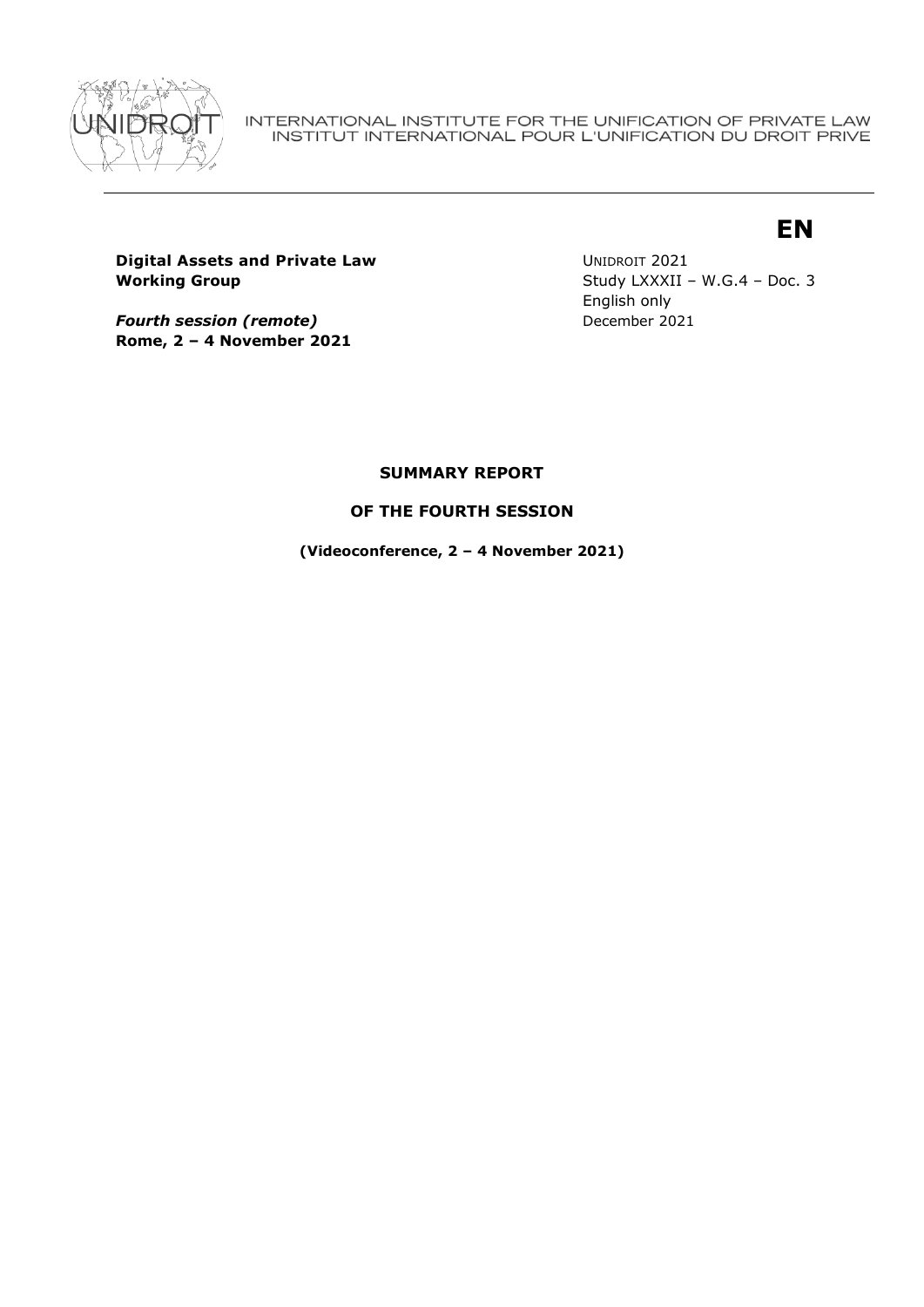# **TABLE OF CONTENTS**

| Item $1:$ | Opening of the session and welcome by the Chair of the Working Group<br>and the UNIDROIT Secretary-General |                                       |                                                                       | 3  |  |
|-----------|------------------------------------------------------------------------------------------------------------|---------------------------------------|-----------------------------------------------------------------------|----|--|
| Item $2:$ |                                                                                                            |                                       | Adoption of the agenda of the meeting and organisation of the session | 3  |  |
| Item 3:   | Adoption of the Summary Report - Second Session of the Working Group<br>(Study LXXXII - W.G.2 - Doc. 3)    |                                       |                                                                       |    |  |
| Item 4:   | Consideration of substantive issues (Study LXXXII - W.G.3 - Doc. 2)                                        |                                       |                                                                       |    |  |
|           | <b>Summary of intersessional work</b>                                                                      |                                       |                                                                       |    |  |
|           | Outcomes and reflections from the "Digital Twins" Workshop<br>a)<br>(31 May 2021) and future work          |                                       |                                                                       | 3  |  |
|           | b)                                                                                                         | Summary of the work of the Sub-Groups |                                                                       | 3  |  |
|           |                                                                                                            | i.                                    | Sub-Group 4 - Taxonomy                                                | 3  |  |
|           |                                                                                                            | ii.                                   | Sub-Group 2 - Control and Transfer                                    | 6  |  |
|           |                                                                                                            | iii.                                  | Sub-Group 1 - Control and Custody                                     | 8  |  |
|           |                                                                                                            | iv.                                   | Sub-Group 3 - Secured Transactions                                    | 12 |  |
| Item 6:   | Any other business                                                                                         |                                       | 19                                                                    |    |  |
| Item 7:   | <b>Closing of the session</b>                                                                              |                                       |                                                                       | 19 |  |
|           | <b>ANNEX I - AGENDA</b>                                                                                    |                                       |                                                                       | 20 |  |
|           | <b>ANNEX II - LIST OF PARTICIPANTS</b>                                                                     |                                       |                                                                       | 21 |  |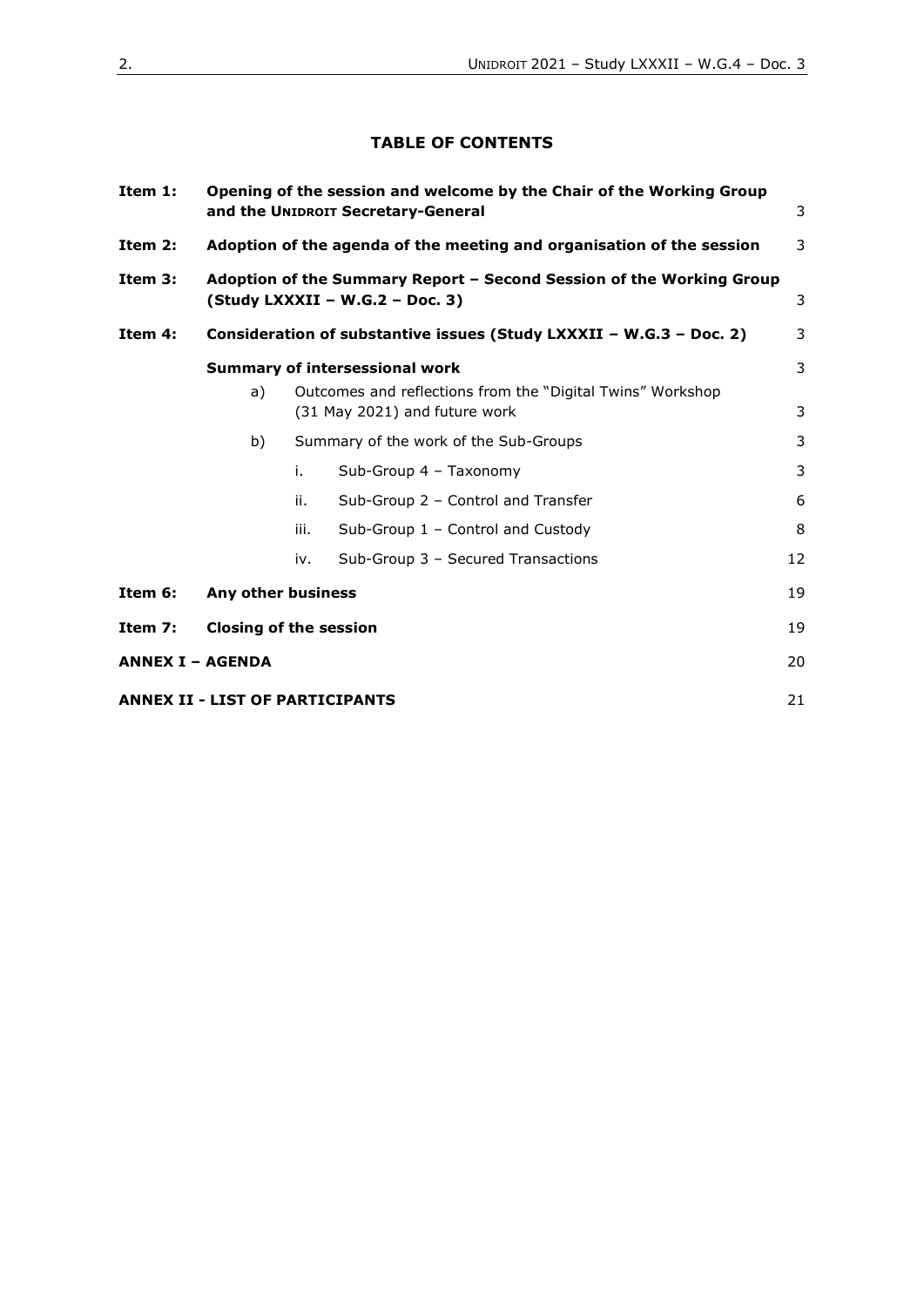1. The fourth session of the Digital Assets and Private Law (DAPL) Working Group (the Working Group) to prepare the Principles and legislative guidance on Digital Assets and Private Law (the Principles) took place in a hybrid manner both in person and via videoconference between 2 and 4 November 2021. The Working Group was attended by 56 participants, comprising of (i) 15 Working Group Members, (ii) 32 observers from international, regional, and intergovernmental organisations, industry, government, and academia, and (iii) 9 members of the UNIDROIT Secretariat (the list of participants is available at Annex II).

#### <span id="page-2-0"></span>**Item 1: Opening of the session and welcome by the Chair of the Working Group and the UNIDROIT Secretary-General**

2. The Chair of the Working Group and Member of the UNIDROIT Governing Council *Hideki Kanda* (Chair) welcomed all participants to the fourth session.

3. *The Chair declared the session open.*

#### <span id="page-2-1"></span>**Item 2: Adoption of the agenda of the meeting and organisation of the session**

4. *The Working Group adopted the draft Agenda as proposed (UNIDROIT 2021 – [Study LXXXII](https://www.unidroit.org/wp-content/uploads/2021/11/Study-82-WG4-Doc.-1-Draft-Annotated-Agenda-Website.pdf)  – [W.G.4](https://www.unidroit.org/wp-content/uploads/2021/11/Study-82-WG4-Doc.-1-Draft-Annotated-Agenda-Website.pdf) – Doc. 1, available at Annex I).*

#### <span id="page-2-2"></span>**Item 3: Adoption of the Summary Report – Third session of the Working Group (Study LXXXII – W.G.3 – Doc. 3)**

5. *The Working Group adopted the Summary Report of the Third Session of the Working Group (UNIDROIT 2021 – [Study LXXXII](https://www.unidroit.org/english/documents/2021/study82/wg03/s-82-wg03-04-e.pdf) – W.G.3 – Doc. 3).*

#### <span id="page-2-4"></span><span id="page-2-3"></span>**Item 4: Consideration of substantive issues [\(Study LXXXII](https://www.unidroit.org/wp-content/uploads/2021/11/Study-82-WG4-Doc.-2-Revised-Issues-Paper-1.pdf) – W.G.4 – Doc. 2)**

#### **a) Summary of intersessional work**

#### **i. Summary of the work of the Sub-Groups**

#### <span id="page-2-6"></span>**1. Sub-Group 2 – Control and Transfer**

#### <span id="page-2-5"></span>**SG 2 – Scope, Definitions, and Control**

6. With reference to Annex III, Appendix 2 of the Revised Issues Paper, the Co-Chairs of Sub-Group 2, *Charles Mooney. Jr.,* and *Matthias Haentjens* presented the draft principles on scope, definitions, and control.

7. The Working Group discussed the draft definition of "digital assets". *Working Group members* flagged several issues with the commentary on the definition: for instance, it was remarked that the word "intangible" was too broad; it was also queried whether the word "electronic" should be added to the definition to further narrow the scope. On this latter point, it was noted that the addition of the word "electronic" would also have the benefit of being more closely aligned with the terminology employed in the UNCITRAL Model Law on Electronic Transferable Records.

8. A member of the Working Group presented a proposal for an amended definition of "digital asset". Several important aspects were highlighted, including: (i) the need for a technologicallyneutral definition; (ii) the terminological distinction between the words "electronic" versus "digital"; as well as (iii) the crucial concepts of integrity and immutability of signatures in this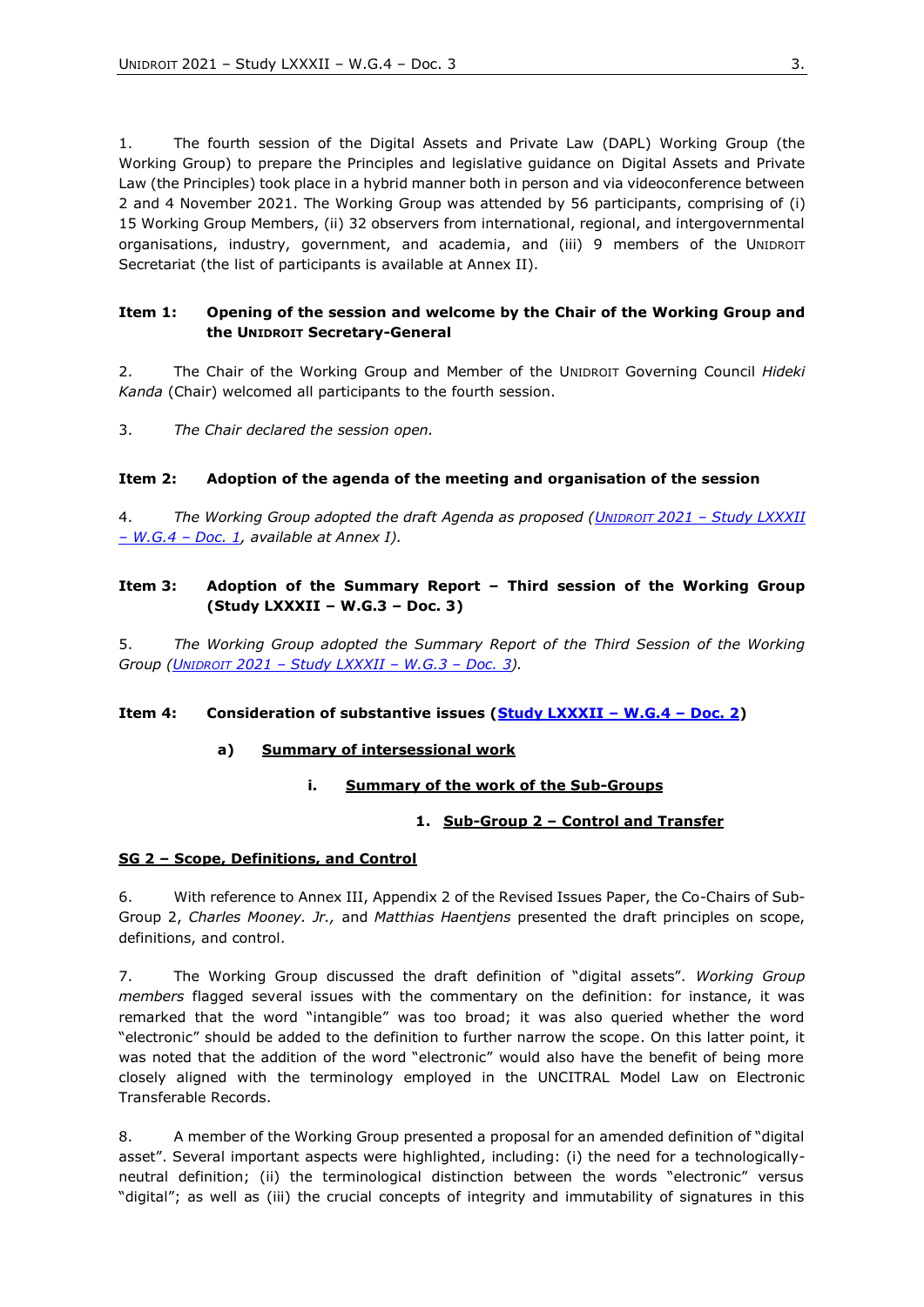arena. It was also noted that some jurisdictions did not consider digital assets to be property, which could create difficulties. It was specified that in this proposed definition, "digital asset" was meant to encompass cryptocurrencies, NFTs, as well as other tokenised items such as tokenised gold.

9. *The Working Group discussed this proposal. Several experts intervened, noting that the issues in question had been discussed before and a consensus was previously reached regarding the most appropriate approach to the task of the definition of "digital assets".* 

10. *Several experts* noted that the definition of "digital assets" put forward in the new proposal appeared to confine digital assets to merely monetary functions such as cryptocurrency, thus excluding the wider spectrum of functions performed by digital assets.

11. Furthermore, *several Working Group members* disagreed with the point raised regarding the difference in the definition between "digital" and "electronic". They pointed out that in the UNCITRAL Model Law on Electronic Transferable Records, the word "electronic" encompassed all the points made by the proposal, and that, accordingly, there was no need to change to "digital".

12. It was also noted by *several experts* that the point in the amended definition regarding authentication was already featured in the original draft definition.

13. *There was agreement among the Working Group members regarding the importance of maintaining a focus on simplicity and concision in the definitions. A broad definition of digital assets should therefore be maintained, while allowing for the opportunity in future to make specific exclusions.*

14. *There was further agreement among the Working Group that the above points should be incorporated in the explanatory notes with appropriate commentary.*

15. *A member of the Working Group* drew attention to the definition of "control" on page 46 of the Revised Issues Paper, cautioning that the use of the word "control" may have different meanings in different jurisdictions, e.g. English common law versus US common law, etc.

16. It was further emphasised that control in this context meant factual, not legal control. To avoid any confusion, it was proposed that the word ought to be substituted for "holding" as used in principle C.2.

17. Whereas *several members of the Working Group* agreed with this point, *other members* favoured keeping the definition and proposed addressing the issue in the commentary instead.

18. Sub-Group 4 Co-Chair *Philipp Paech* emphasised that the commentary on the principle should make it clear that insolvency law was included.

19. The issue concerning whether the definition of digital assets should include the term "transferable" or "controllable" was raised. While *one Working Group member* argued for the use of "controllable" to identify a specific subset of digital asset, *another member* raised the concern that "control" may be interpreted colloquially and therefore pressed the need to highlight the meaning of "control" as being defined in the control principle.

20. Discussion on this point followed, with *members of the Working Group* taking different positions. Concerns about 'digital assets' being too broad a term were raised; in particular, it was pointed out that some readers of the Principles may risk being confused by the definition.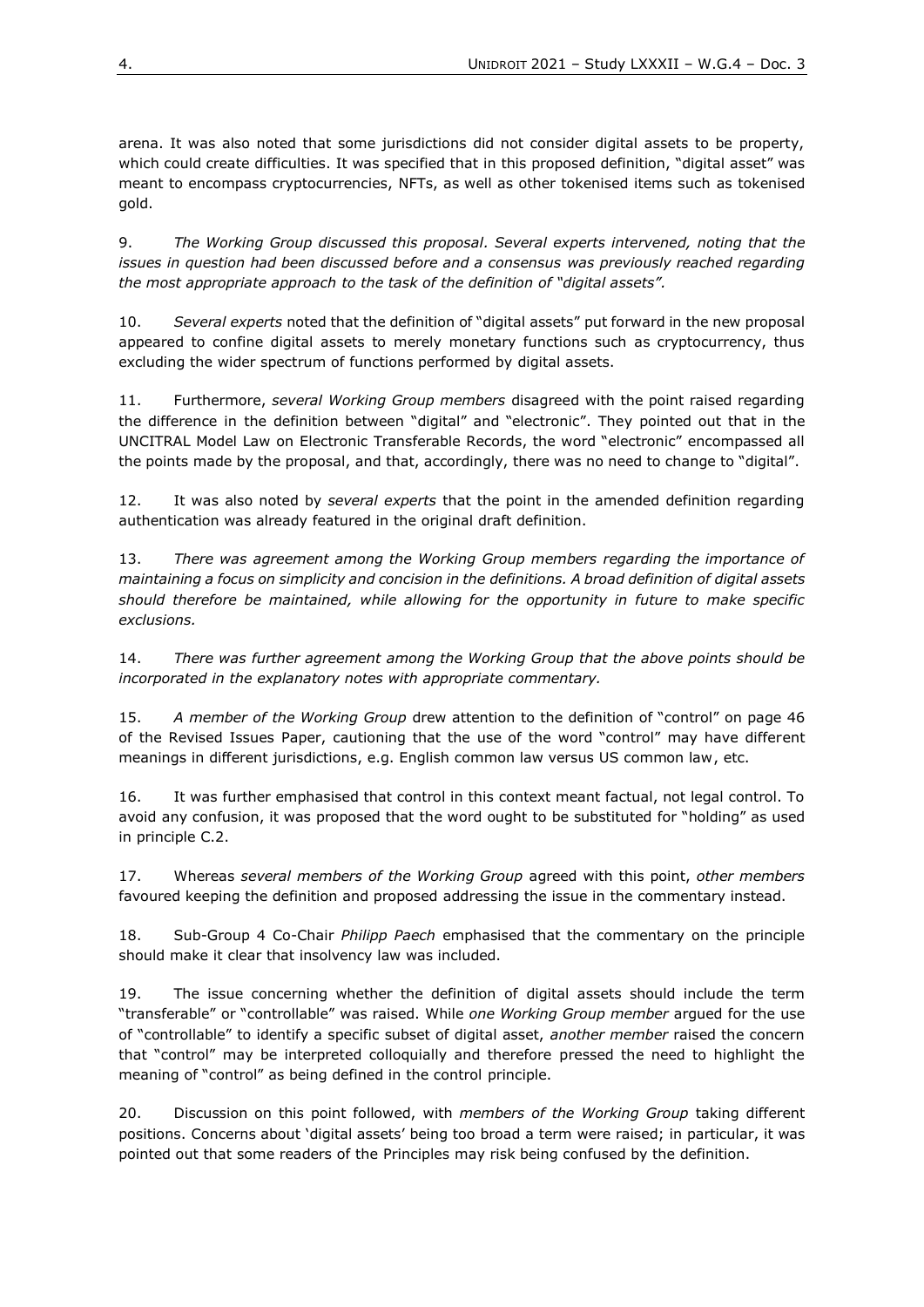21. *There was agreement amongst the Working Group to keep the definition clear and simple, and it was agreed to retain the present definition, while allowing for the possibility to revisit it later.* 

22. *Working Group members agreed that the difference between control and ownership ought to be more concretely laid out. One Working Group member noted the benefit of setting it out in detail in the commentary.* 

23. There was discussion as to whether positive and negative control should be elucidated in the Principles.

24. In this connection, it was remarked that doing so would be helpful to civil law jurisdictions, while there was some disagreement about its effect in common law jurisdictions. A suggestion to include an explanation on this specific point in the commentary was made by an *expert*.

25. Sub-Group 2 Co-Chair *Chuck Mooney, Jr.* noted that the notion of positive and negative control was reflected in relation to third party effectiveness within the UNIDROIT Convention on Substantive Rules for Intermediated Securities. While the Convention did not explicitly use the terms positive and negative control, it described the notion functionally. He noted this could be explored further in the commentary on shared control as well. It may then be evaluated whether this was sufficient, or if something more explicit should also be included in the text. He cautioned against changing the text as this could create unintended consequences.

26. Sub-Group 2 Co-Chair *Matthias Haentjens* noted that control included the exclusivity to prevent others from obtaining the benefit of the digital assets, which was effectively negative control in the abstract. He noted that specific examples of this could be included in the commentary.

27. *There was general agreement amongst the Working Group that there should be more explanation regarding the principle of shared control.*

#### **SG 2 – Transfer**

28. A summary of the draft transfer principle, including proprietary rights, shelter principle, good faith, and innocent acquirer rules was provided to the Working Group. It was also noted that the principle highlighted that some issues were left to applicable law.

29. The *Chair* invited the Working Group to provide feedback on the draft transfer principle and drew attention to point five on page 46 of the Revised Issues Paper. Several amendments to the wording of the transfer principles were suggested to increase clarity and concision.

30. *An expert* noted that the first sentence of sub-paragraph three may not be necessary as this point may already be provided for in the domestic legal regime.

31. A suggestion was made by an *expert* that the applicable law relating to rights of a transferor and transferee *inter se* may differ from the law applicable to the effectiveness of the transfer as against third parties.

32. It was also suggested that the word 'successfully' in paragraph 8.B. be removed, as it conflicted with the notion that *"no rights may be asserted against the client based on a conflicting proprietary claim"* in paragraph 10.

33. It was queried whether the reference in paragraph 8.E. to the timing of when notice and knowledge was measured, was a useful element which could apply to all examples of knowledge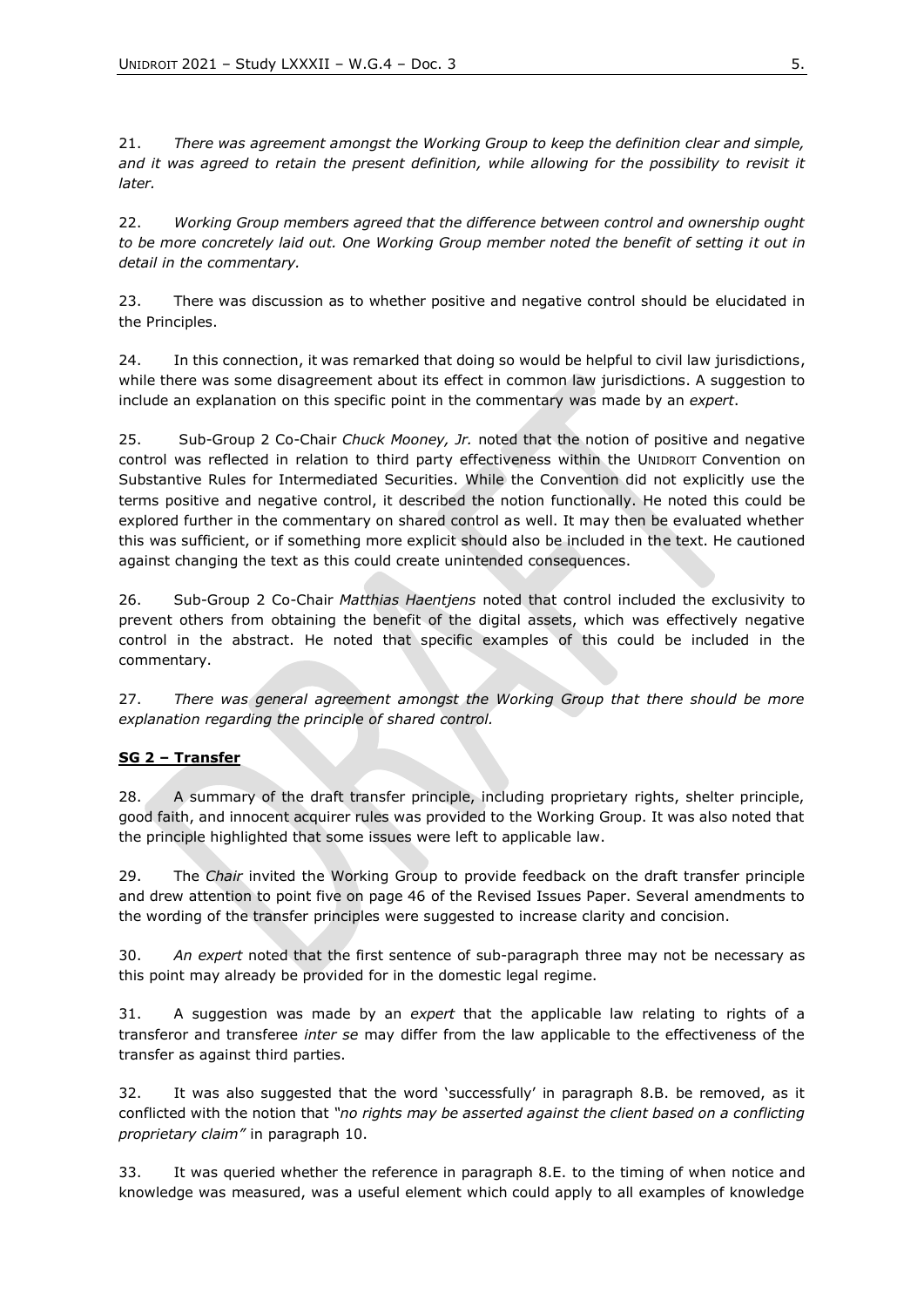and notice, and not just in relation to the UNIDROIT Convention on Substantive Rules for Intermediated Securities.

34. Minor edits were suggested to the text at para. 11 to address the fact that the underlying intellectual property law may be different from the law of the adopting State, or some other law, and that this did not affect the operation of the principle.

35. Sub-Group 2 Co-Chair *Chuck Mooney, Jr.*, noted that in relation to shared custody, while control was an essential element of qualifying as an innocent acquirer, it did not imply that everyone in control necessarily had proprietary rights. Only the actual purchaser of the digital asset would acquire a proprietary interest, thus qualifying as an innocent acquirer because of the shared control. He noted that the commentary could be expanded in this regard.

36. Sub-Group 4 Co-Chair *Philipp Paech* proposed that the reference to the *"applicable law other than law governing digital assets contemplated by these principles"* in the first sentence of Principle X.2, para. 1. be simplified to refer to 'the law' for the time being, as previous experience had shown the difficulty in clarifying which law was being referred to, e.g. material law, substantive law, conflict-of-laws, etc.

37. Another *expert* proposed that the commentary should simply state: *"the applicable law contemplated by these principles should specify which, if any, of its existing rules or standards of general application govern the acquisition and disposition of proprietary rights of digital assets"*. Taking this approach, the domestic legal system could then decide whether it wanted to do this via the general rules of application, or whether they contemplated specific rules for property in digital assets.

38. *Several experts* remarked that it was often impossible to determine the applicable law, especially within permissionless open systems. An *expert* suggested that in these instances, a court may simply adopt broad rules that apply to the area of law in question – a technique which already existed in France, among other legal systems.

39. Sub-Group 1 Co-Chair *Louise Gullifer* noted that the language in para. 10 may need redrafting to reflect the following: whereas the control principle stated that to qualify as an innocent acquirer, the client must be in control, she noted that the client may not be in control where there was a custody relationship. This fact may give rise to some confusion because a client may still qualify as an innocent acquirer even where the digital asset was acquired through a custody relationship. Additional clarification or explanation may therefore be needed in the commentary to clarify this point.

40. A terminological point was raised regarding the use of the word 'tethered'; it was suggested that it be avoided because it carried connotations to the existing digital currency "Tether". The word "linked" as well as "referenced" asset were proposed as potential substitutes.

41. An *expert* encouraged the Working Group to agree on an appropriate term to describe this important category of assets, noting that the existing literature had not yet settled on any standard terminology. It was noted that a list of examples in the commentary could also be useful in this regard, a task which could perhaps be delegated to Sub-Group four on taxonomy.

42. *There was consensus among the Working Group that the drafting style should be harmonised across all the various Principles as there was considerable difference between the drafting style used by the different Sub-Groups.*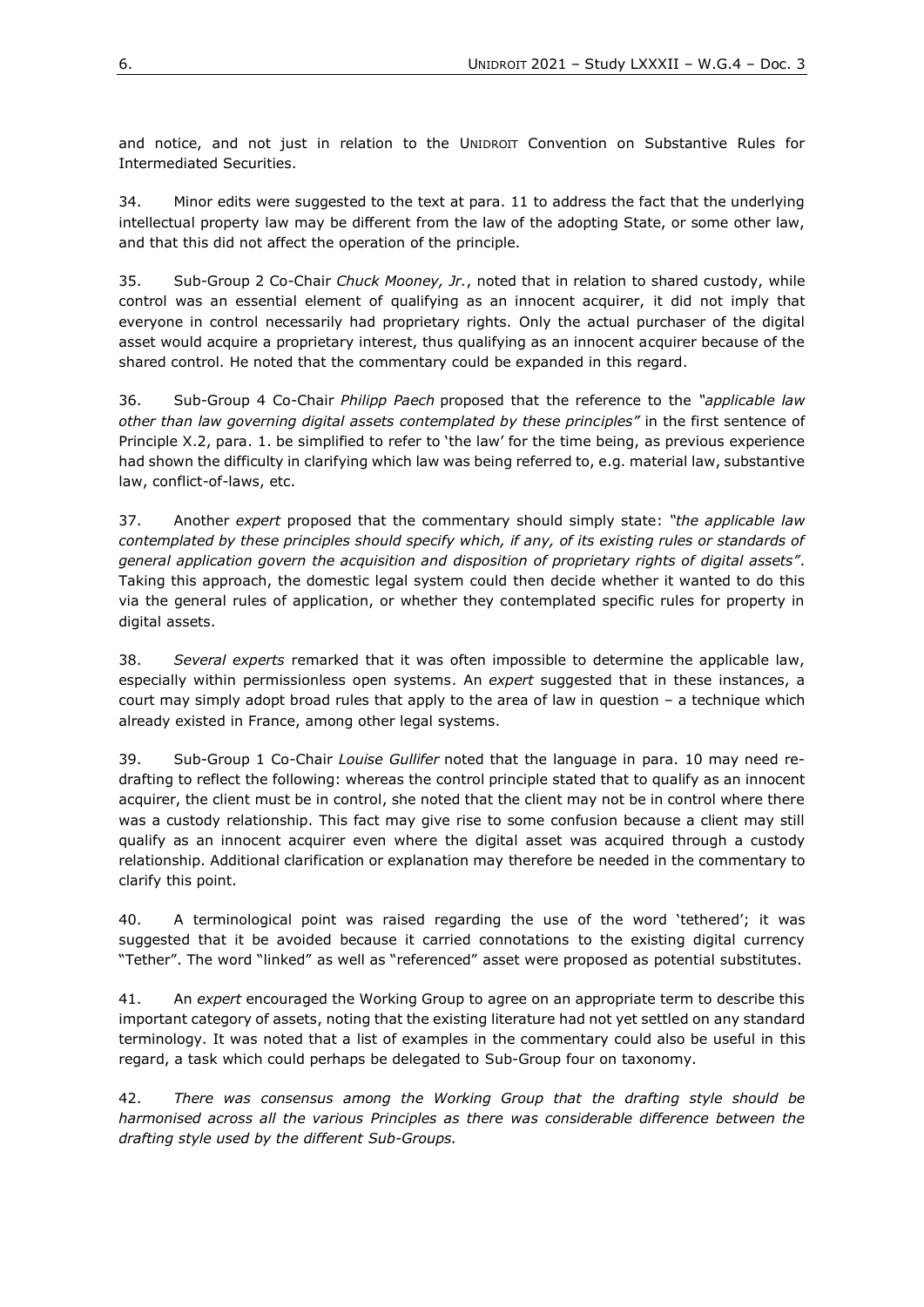43. *There was consensus among the Working Group that the scope of the Project was not intended to cover databases and email accounts.* Where the delineation ought to lie was a matter that could be addressed in the commentary.

#### **2. Sub-Group 1 – Control and Custody**

44. With reference to Annex III, Appendix I of the Revised Issues Paper, the Co-Chairs of Sub-Group 1, *Louise Gullifer* and *Luc Thévenoz* presented the revised draft principle on custody of digital assets.

45. It was noted that client protection and regulatory rules would fall outside the scope of this Project, and that changes should be made to accommodate the principle of sub-custody.

46. Specific changes to the provisions of the draft principles on custody were presented to the Working Group. The accompanying illustrations and commentaries were also reviewed.

47. The Working Group's attention was drawn to the use of the word 'hold' instead of 'control' in cases where there was a sub-custody chain.

48. *A member of the Working Group* raised a point regarding **section C.3 (c)** that a conclusion had not been reached on whether positive or negative control should be defined for the purposes of this section, or if it would be sufficient to refer to the control principle in this instance.

49. *Working Group members* expressed their collective thanks to the Sub-Group and the Co-Chairs, and commented on the changes, acknowledging the progress that had been made from the first iterations of the custody principles.

50. A comment was made regarding the purpose of the Principles, namely to provide States with advice on how to create a private law regime for the holding of digital assets – a "checklist" for States.

51. It was noted that many of the comments made by Working Group members were of a presentational nature – regarding drafting – rather than a substantive nature.

52. Discussion arose relating to the use of the term 'holding' as opposed to 'control'. There was some disagreement as to whether this change was necessary to describe the custody chain. It was also queried whether the Working Group's decision to use 'holding' could have wider relevance to other principles and should thus be defined elsewhere.

53. *Several experts* encouraged the inclusion of more examples and definitions for explanatory purposes for some of the provisions. For instance, it was suggested that the term "fungible" ought to be defined.

54. It was also suggested that more examples be provided to further clarify the relationship between private law and regulation. Sub-Group 1 Co-Chair *Louise Gullifer* noted that the difference between private law and regulatory duties was mainly in how they were enforced, and that there may indeed be overlap in some cases.

55. A discussion arose around **provision C.9** which concerned protection for the client in the case of a custodian's insolvency. It was observed that there could be a preferential right for clients below secured claims.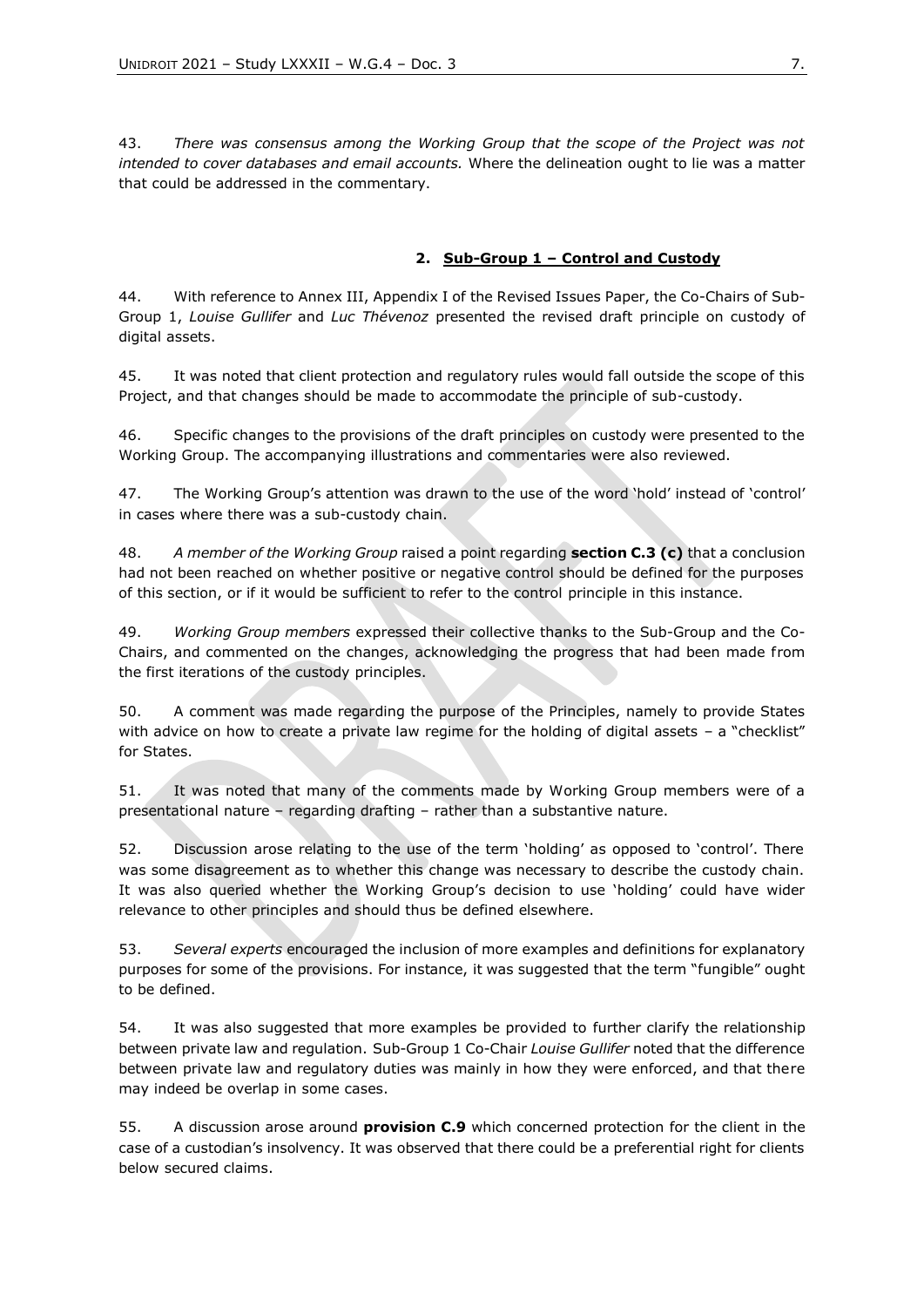56. It was highlighted that C.9's protections would apply to service providers who behaved as custodians even where they did not refer to themselves as such, unless specifically stated in a contractual agreement. Examples from common law jurisdictions were given to illustrate this point.

57. The difference between a custodial service and a deposit account was raised and one *Working Group member* suggested that further explanatory notes on this difference could be provided to enhance legal certainty.

58. One *Working Group member* queried whether the word "deposit" might potentially generate confusion. Another *Working Group member* explained that "deposit" was what traditionally was done with a central securities depository and it contemplated the physical deposit of securities. The *expert* suggested that references to "personal claims" or a debtor-creditor relationship might be more illuminating.

59. A discussion arose about proprietary rights and whether they would be transferred in custodial arrangements.

60. Sub-Group 2 Co-Chair *Chuck Mooney, Jr.* noted that the control principle and its commentary made it clear that control was distinct from the transfer of any proprietary rights, and that it was the functional equivalent of possession. As for the transfer principle, it further clarified that issues of proprietary rights were governed by other law, not digital assets law. He noted that this needed to be made clearer.

61. Sub-Group 1 Co-Chair *Louise Gullifer* expressed the understanding that most States would take these Principles and apply them to their own existing proprietary private legal regime. While the Project's Principles may have proprietary effects, the Working Group was not using that language to maintain neutrality as to legal culture.

62. A *Working Group member* commented on **principle C.6.D.** and its relationship with **principle C.9**, querying whether the duty to keep assets separate from the insolvency estate necessarily involved some sort of notice, publicity, or public availability to comply with this duty (i.e. whether the name of the company would have to include the word 'custodian' or 'trust', and if the separation under C.6.D. necessarily involved an account designated as a custodial account.)

63. *The Sub-Group 1 Co-Chairs* clarified that it was not deemed to be necessary for a service provider to be called a "custodian" as they may indeed provide services other than custodial ones.

64. It was explained that **principle C.7** sought to address the fact that there could be other kinds of legal relationships under "other law" where the client would not necessarily be the full beneficial owner of digital assets held (e.g. where a client of a custodian was holding said assets on trust on behalf of another person).

65. With regard to **principle C.8**, it was explained that this provision overlapped with the security principle, and was intended to address situations where a custodian lent money to its clients, and wanted to retain a security interest over the right to hold for those clients.

66. It remained unclear how this right would become effective against third parties, and it was noted that this was a matter for Sub-Group 3 on secured transactions to consider further.

67. It was explained that **principles C.10. and C.11** related to sub-custody. It was further explained that the issue of sub-custody was specifically dealt with upon the request of the Working Group, as it was not obvious how this legal relationship worked in practice.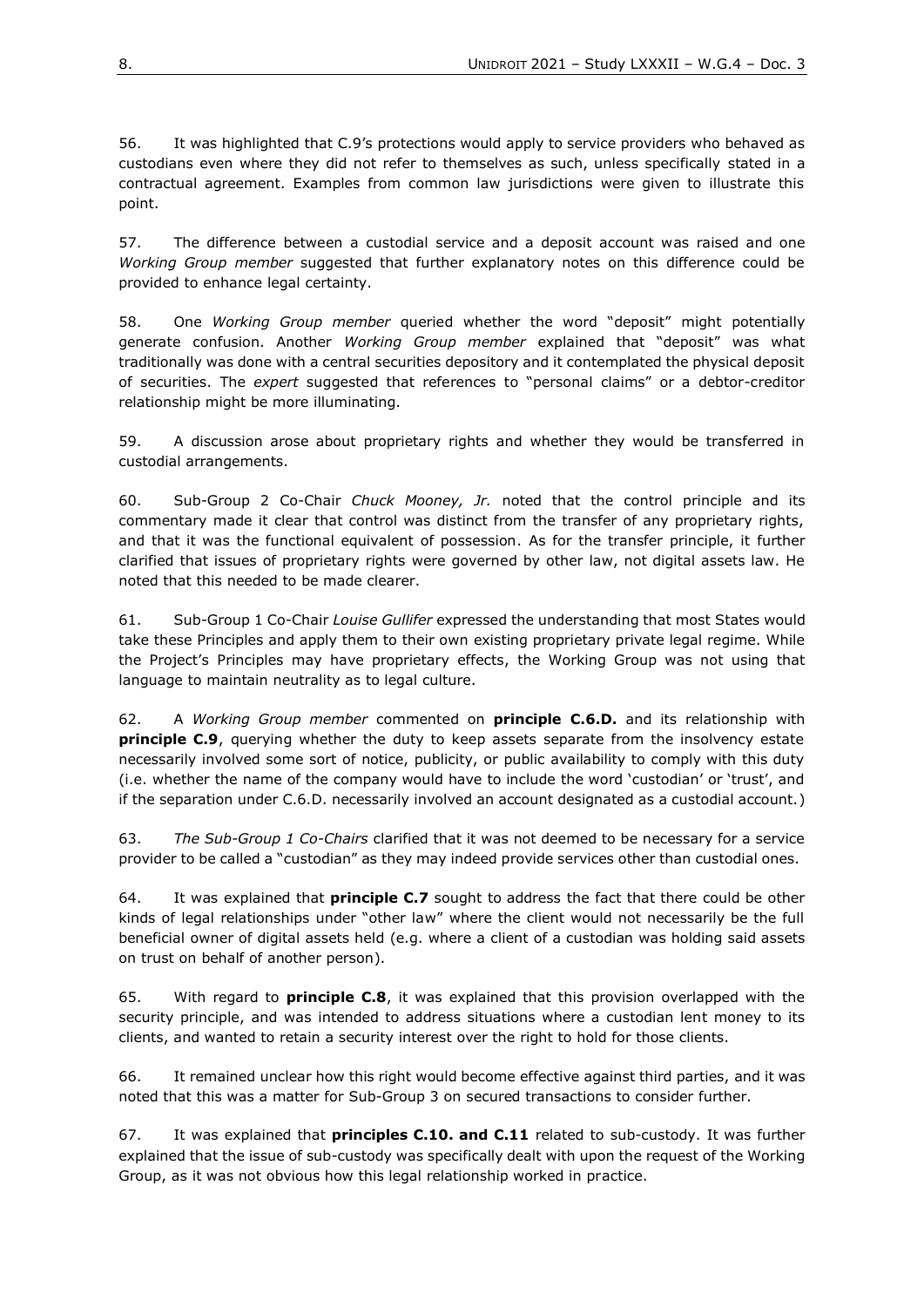68. The purpose of **C.10** was to equate the legal position of sub-custodians with custodians. In other words, the duties of the sub-custodian should be no weaker than the duties of a regular custodian.

69. It was explained that C.10. concerned a situation when a custodian may discharge its custodial duties, not by controlling the digital asset, but by being the client of another custodian. This was a basic provision reflecting the idea that if sub-custody was authorised by the law and, or by the client, this implied that the custodian may also be disallowed to hold through another custodian.

70. Principle **C.11.A** was intended to afford protection to the client to ensure that the use of a sub-custodian was not detrimental to them. If the sub-custodian entered insolvency proceedings, the sub-custodian would consequently lose control over those assets. The idea was that a custodian must then try to seize control of those assets to protect the client's investment.

71. Principle **C.11.B** addressed the notion that if assets were held in custody by a subcustodian on behalf of another custodian, and the latter custodian became insolvent, those assets would then not form part of the insolvency estate for distribution to its creditors. In this situation, the custodian did not retain any control over the assets, only contractual rights against the subcustodian, similar to how a client might retain contractual rights against their own custodian.

72. It was explained that C.11. was 'optional' and was more directed at those who were not necessarily familiar with the functioning of custody chains. As suggested by an *expert*, this provision could be built into C.6.

73. It was further noted that C.11 may or may not be as relevant depending on the approach applied to intermediated securities in the given jurisdiction. Although C.11 may be considered superfluous (e.g. in the USA), it was still deemed important that the functioning of these different models be explained.

#### **3. Sub-Group 3 – Secured Transactions**

74. Sub-Group 3 Chair *Marek Dubovec* presented the work carried out by SG3 since the third session of the Working Group, highlighting that the draft principles had been refined as per the suggestions made in the last Working Group meeting.

75. **Principle A** was highlighted as a general statement of fact regarding the content of the principles on secured transactions, which the Working Group agreed could be useful to provide clarity for the other principles.

76. Following input from *several experts* in this regard, Sub-Group 3 Chair *Marek Dubovec* agreed that the functions of the sources of inspiration for the draft principles in the section on secured transactions could be clarified for the readers and proposed the inclusion of a statement of fact to include some of the principles that were common to all three global instruments in the area of secured transactions law.

77. *Several experts* emphasised the importance that the take-free rules and the transfer principles should align exactly with the priority rules in the secured transactions area. This was to provide certainty to parties to a transaction that regardless of whether it was an outright transfer or a secured transaction, the functional results would remain the same.

78. *The Working Group noted the importance of closely aligning the principles regarding transfer and those on secured transactions.*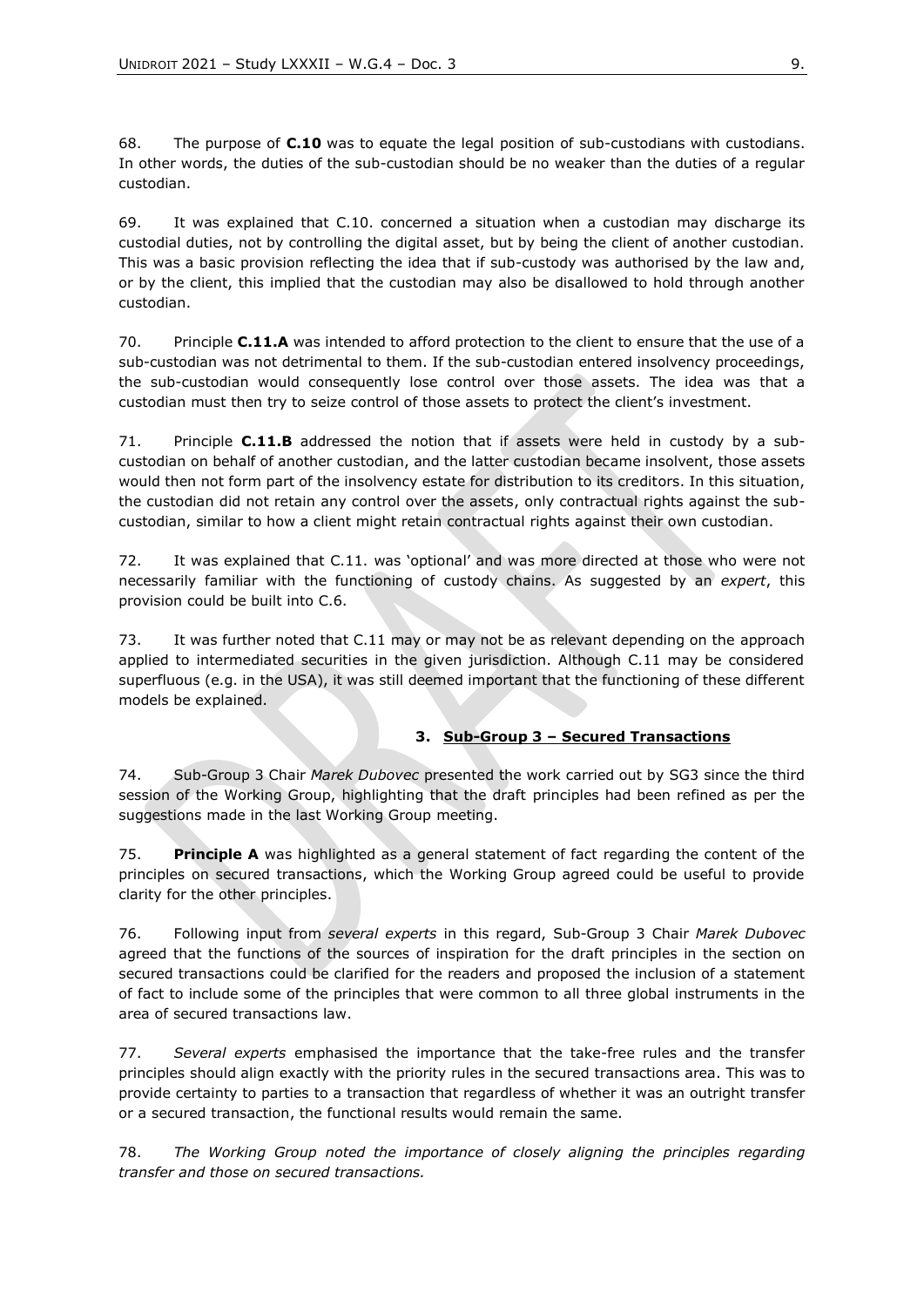79. **Principle B** clarified how secured transactions law addressed property aspects by relying on general property law, which provided that a digital asset may be subject to a proprietary interest and may be subject to an interest in the form of a security right. This was aligned with a similar statement in the transfer principle X.2, para 2.

80. *Several experts* agreed upon the importance of taking a careful approach to how the issue of 'linked' assets was presented, and that it should be clarified that the question of the effect on linked assets was based on the relevant applicable law, not the Principles of this Project.

81. *Several experts* suggested that **principle B.2** be redrafted to avoid confusion on account of there being some States that did not have secured transactions legislation to begin with. It was suggested that it be redrafted to clarify that those States which did have such legislation should ensure that said legislation covered digital assets as well.

82. A point of concern was raised about the use of the word 'control' in this context as some States may have laws that refer to control in a manner different from what was defined in the control principle. *The Working Group agreed that this should be noted in the explanatory notes.*

83. Discussion arose as to the effects of shared control and negative control on secured creditors. It was noted that it may be sufficient in the case of shared control for secured creditors to have negative aspects of control and the ability to prevent transfer of control by the debtor to be sufficient for effectiveness against third parties.

84. It was noted that it may not be necessary that the secured creditor alone have the positive aspect of transferring control, and that might be sufficient if the Project continued to use the concepts of positive or negative aspects of control.

85. *An expert* noted that different legal systems required different degrees of control in the case of securities so it may be unnecessary to be normative and the Principles could instead merely lay out the options, so that the Project needed not suggest that harmonisation relied on every jurisdiction applying the same level of control for effectiveness against third parties.

86. *An expert* commented that some of the use of the terminology (e.g. 'custodian', 'creditor', 'debtor', etc.) was potentially confusing and should be made more consistent.

87. It was noted that **principle E** on the acquisition by an innocent acquirer and the methods required to render security rights in digital assets effective against third parties were to some extent normative suggestions but were also intended to supplement existing secured transactions law at the national level.

88. Explanations were provided to the Working Group regarding **principle F** on effective enforcement of security rights in digital assets. This was a new principle which was developed in coordination with the UNIDROIT Best Practices on Enforcement Project. It focused on enforcement upon default, which was an important aspect of security rights.

89. It was explained that principle F attempted to exclude what was not covered, namely the general use of technology in enforcing security rights as this was within the purview of the UNIDROIT Project on Best Practices on Enforcement and other aspects of judicial enforcement.

90. Second, it was highlighted that under principle F, digital assets were treated as any other asset in the context of enforcement, which gave access to various remedies such as acceptance of collateral, satisfaction of the obligation, disposal, and other applicable remedies.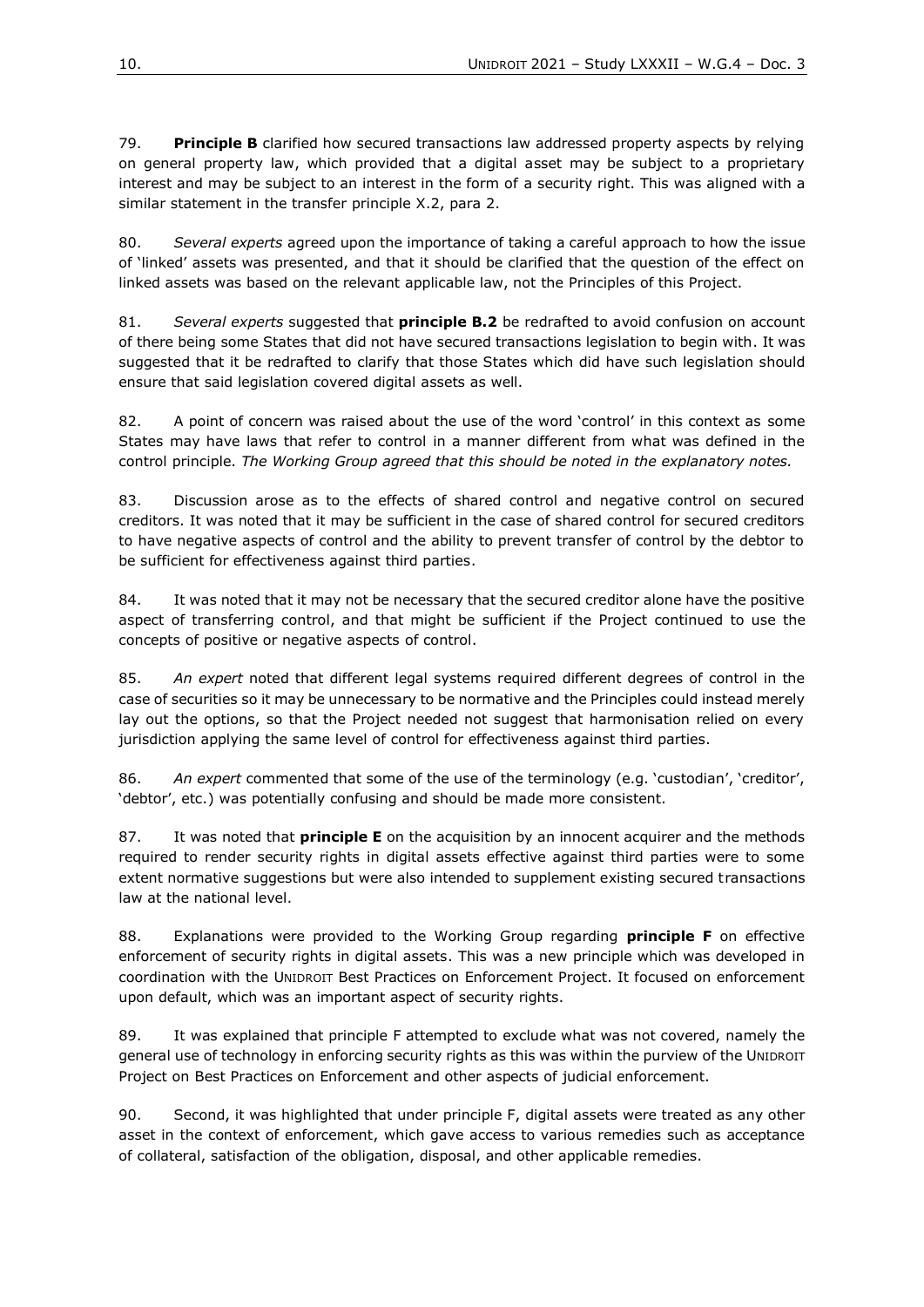91. Third, it was noted that there may be challenges in relation to third-party protection (e.g. custodians) where digital assets were, by their nature, pre-programmed to effectuate certain actions automatically. Enforcement in general required balancing the rights of creditors and some third parties, and it may be that these pre-programmed actions did not actually comply with the applicable enforcement provisions.

92. Fourth, it was explained that the role of 'control' in the context of enforcement had been highlighted in the principle. If a person, i.e. a secured creditor, was in control, extra-judicial enforcement should proceed relatively swiftly. However, if a secured creditor had registered against a digital asset that was held by a custodian, for instance, a court order may have to be obtained.

93. Lastly, it was highlighted that exemptions from the procedural requirements were examined by Sub-Group 3, such as the provision of notification before an asset may be disposed of. It was asserted that digital assets would, for the most part, qualify for exemption on this point, due to certain characteristics of digital assets, such as the risk of rapidly declining value.

94. Regarding **principle G** which pertained to third-party effectiveness in insolvency proceedings, it was explained that it had undergone some revision, but still focused on two main aspects of treating security rights in insolvency, namely (1) the preservation of third-party effectiveness, and (2) the recognition of priorities, subject to the application of any preferential claims that may override such priority.

95. On this point, a discussion was recalled from the last session about covering other aspects related to security rights and their treatment in insolvency proceedings. These included automated enforcement of security rights after initiation of insolvency proceedings, and questions about proceeds, which may be explored further within the confines of the mandate of the Working Group and the Project.

96. Lastly, it was explained that issues of valuation were also discussed during intersessional work carried out by Sub-Group 3. It was maintained that valuation should apply in the context of digital assets. It was highlighted that this was not limited to valuation of secured claims within or outside insolvency, but applied more generally, and may therefore be moved to the introductory section.

97. It was pointed out that the commentary on insolvency had undergone some changes, notably pertaining to priority and recognition of preferential claims. Additional provisions on valuation of digital assets and secured claims had also been included.

98. A presentation was given by an *observer* to the Working Group reporting on preliminary research on certain aspects pertaining to valuation of digital assets. The following three issues were identified which could form the basis for discussion on elements for inclusion in the insolvency principle.

99. The **first issue** was the assessment of the existing valuation standards, upon which specific guidance could be provided in the principle. Valuation applied to all assets of the insolvency estate usually based on going concern value, or liquidation value. However, insolvency laws generally did not provide specific guidance on how to achieve this, with the result that this was left to the discretion of the courts and insolvency practitioners. Determining the correct valuation approach for digital assets was deemed to be particularly difficult due to: (1) their volatile nature (e.g. crypto assets), and (2) the lack of any standardised valuation approaches for digital assets.

100. In light of these challenges, it was explained that it might be useful to explore and assess how – and whether – existing valuation standards and valuation approaches may apply to digital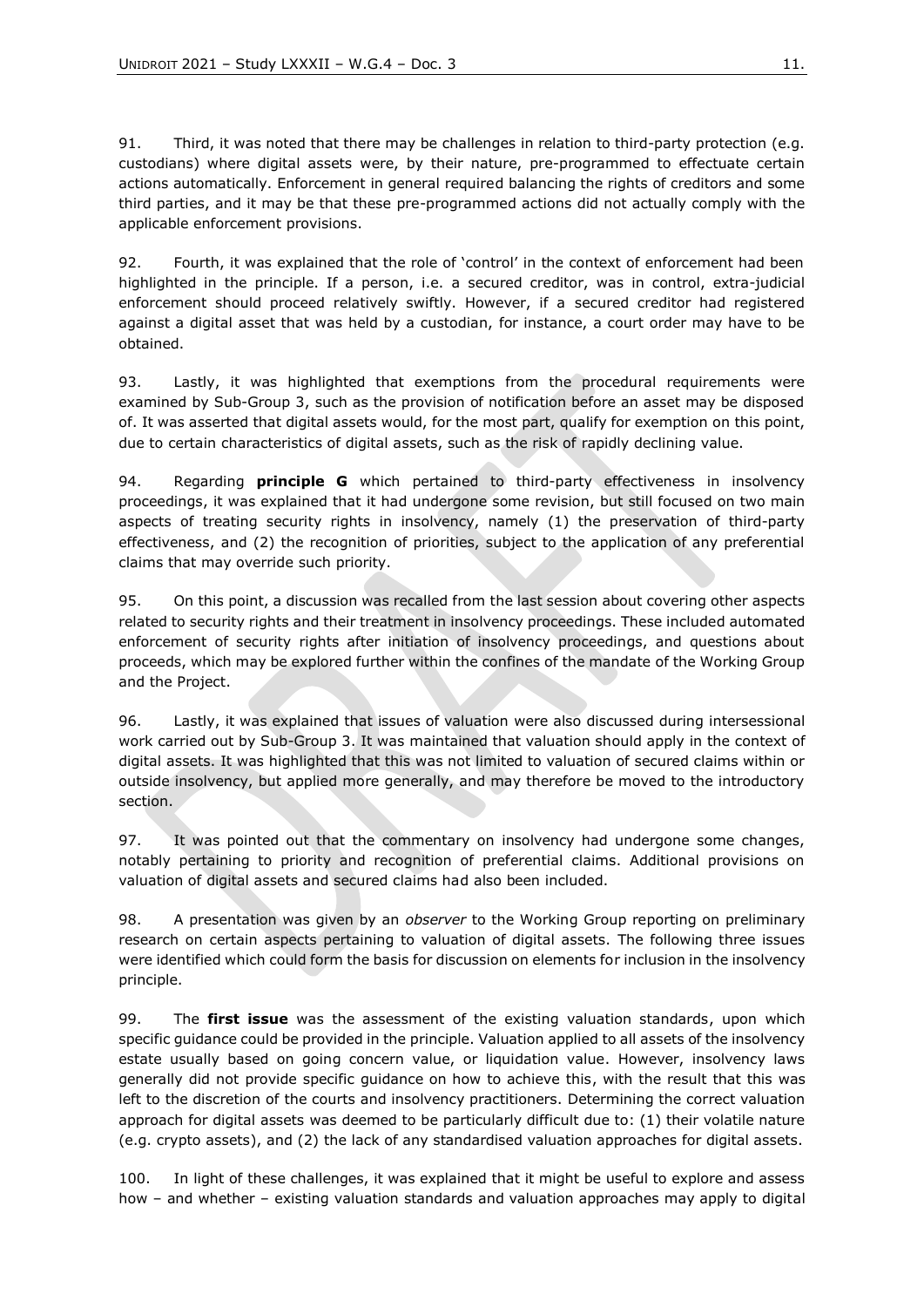assets. It was clarified that 'international standards' in this context referred to standards that had been developed by internationally recognised private sector organisations, such as: the [International Valuation Standards Council \(IVSC\);](https://www.ivsc.org/) the [International Financial Reporting Standards](https://www.ifrs.org/)  [Foundation \(IFRS\),](https://www.ifrs.org/) and the [International Accounting Standards Board \(IASB\).](https://www.ifrs.org/groups/international-accounting-standards-board/)

101. The **second issue** of potential relevance for the Project concerned the valuation date. Given the high volatility and uncertainty attached to the value of digital assets, guidance could be provided on how to determine the valuation date to ensure the highest recovery in insolvency.

102. The **third issue** was whether such valuation should be made in fiat currency, or in other virtual currencies. It was explained that where certain digital assets were valued and converted to fiat currency, creditors might receive the cash value of the assets, but may also lose any further rights or any future appreciation of the digital assets.

103. Lastly, it was noted that while some of these issues could be perceived to be touching on public law or regulatory issues, they were nevertheless considered as important for the Project.

#### **4. Sub-Group 4 – Taxonomy & Private International Law**

#### **SG4 – Taxonomy**

104. With reference to Annex III, Appendix 4 of the Revised Issues Paper, Co-Chair of Sub-Group 4 *Elisabeth Noble* presented the working definition of 'digital asset': "A digital asset is an **electronic record** which *[gives rights to the holder] is capable of being subject to control."* 

105. It was recalled that this definition reflected the following considerations: (1) the general desire to avoid functional terms or any regulatory classification; (2) the general desire to maintain a wide scope, including the general view of the Working Group that intellectual property and other tokens representing data should be within the scope if capable of being subject to control; and (3) the importance of control as a limiting term in the context of what was otherwise a very broad definition.

106. The following points were also noted from the earlier discussion of Sub-Group 2's draft principle X.1C regarding a definition of 'digital asset': (1) that the concept of 'electronic' might need further elaboration in the commentary; and (2) whether the definition ought to include a reference to 'rights' or 'value'. On this point, attention was drawn to paragraphs 4 – 6 on pages 73-74 of the Revised Issues Paper, which provided examples drawn from other contexts where the notion of value had been included in the definition of 'digital assets', as well as instances referencing 'rights'.

107. The Working Group was encouraged to consider the use of terminology, namely the distinction between 'value' and 'right', and to consider definitively whether it was sufficient to refer to the concept of control, or if there was a need for something else, e.g. reference to rights, value, etc. The Working Group was also invited to note the use of the word 'electronic' within the definition, and to confirm suitability and understanding in a 'digital asset' context.

108. *A representative of the ULC* replied in the negative to the question of whether references to 'rights' or 'value' should be made in the definition, noting that several tokens did not presently give rights against anything. As for 'value', he cautioned that this may create problems where a token suddenly lost value, to later regain that value. *Several experts* expressed strong support for this position.

109. *A member of the Working Group* elaborated that while digital assets like Bitcoin could be the subject of rights, those rights were conferred upon them by their property status under the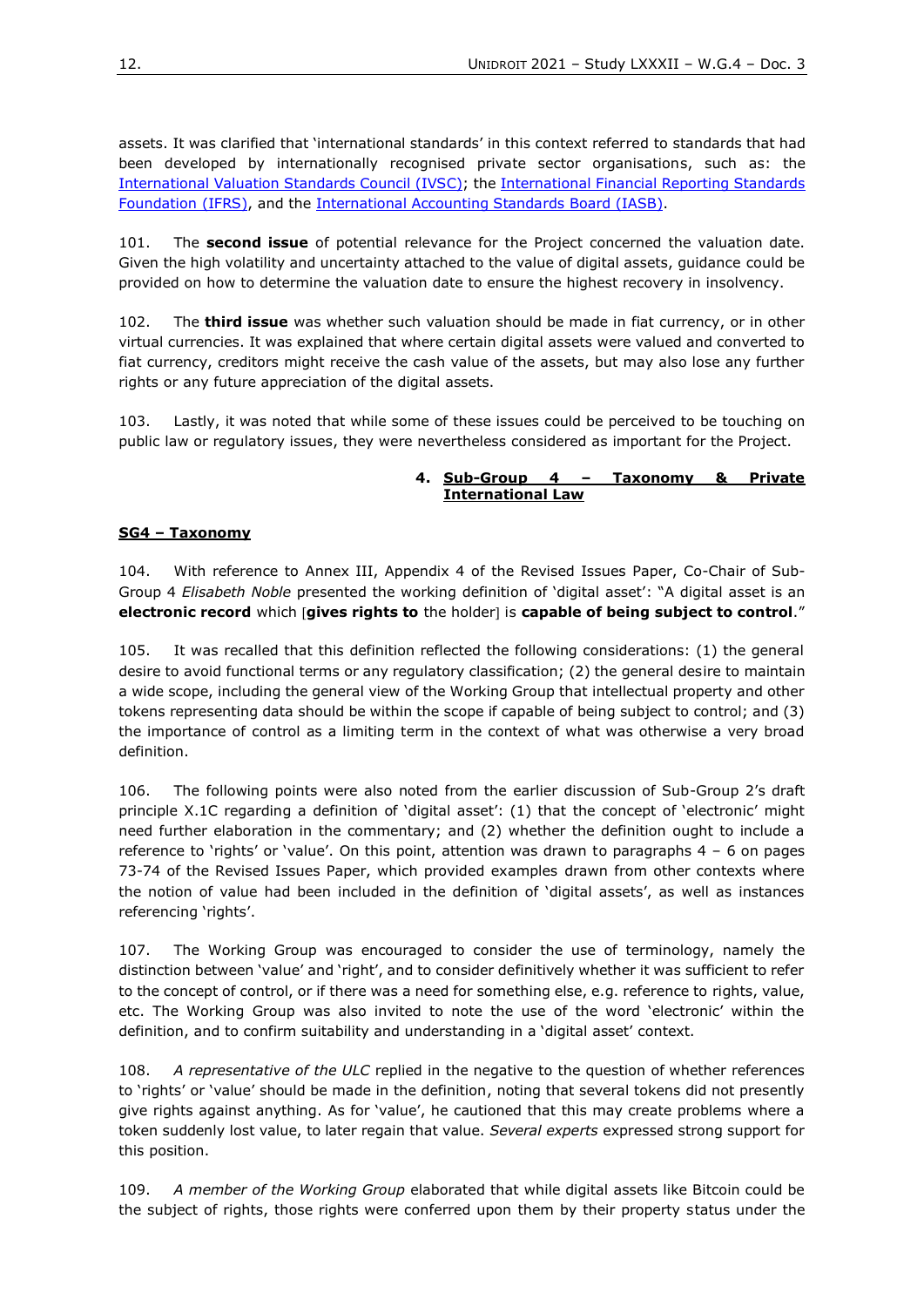general law, rather than being something which was inherent in the asset itself. He further noted that the concept of 'value' was not an inherent feature, as it was merely a relational concept that referred to quantities of one thing in reference to another. More important was the possibility of exclusive control, as without that exclusive control, the assets could not become subjects of value; however, the value was not in and of itself the precondition to having that asset status.

110. *Several experts* expressed support for the position that references to 'rights' and 'value' should be avoided.

111. It was also queried by *a representative of the Law Commission of England and Wales*  whether the definition would work in the context of centralisation / decentralisation of digital assets. It was confirmed that it would as the definition was 'neutral' as regarded mode of issuance/ecosystem in which the asset existed (subject to there being the capability of 'control' over the asset).

112. With reference to paras. 13 – 24 of Annex III, Appendix 4 of the Revised Issues Paper, the Working Group was presented with the results of the information gathering exercise of October 15 2021 which, using a sample of digital assets, sought to explore these digital assets in the context of the Principles developed to-date within the Project and to map any features that could be relevant for the Project's scope of action and the application of those Principles.

113. In total, 23 tokens were considered, and the main takeaways from the study were as follows: the majority of tokens were classified as category I, but several tokens were harder to categorise.

114. It was noted that just because a party was identified as the creator of a digital asset, did not necessarily mean that they were the issuer, nor that there was any particular issuer. Indeed, in some cases, there was no issuer as it was simply the application of an algorithm that created a token. Even where there was an issuer, this did not mean that a token holder had a specific right against that person. The DM X Libra token was provided as one such example. Accordingly, the general impression was that for the purposes of the Project, it did not seem relevant whether there was an issuer.

115. Co-Chair of Sub-Group 4 *Elisabeth Noble* further noted that the rights of persons who acquired the token differed substantially from one token to another. A token holder may have a single right, multiple rights, or even rights that changed during its life cycle. The Lofty token was provided as an example of the latter, where a holder retained rights or privileges which were conditional. In this instance, the right or privilege did not exist now, but would in the future, such as a shop loyalty scheme where one might be entitled to certain products at certain times.

116. An *observer* offered additional insight into the functioning of Beeple, Binance, NBA top shot and Swisscoin: four examples of tokens which had been specifically chosen to try and challenge the Category I and II distinctions. It was noted that Beeple and NBA top shot, which were similar in nature, could be categorised as both Category I (because a holder had no entitlement, claim, or right to use the artwork) and Category II (as there were some very limited IP rights that were attached to them). Swisscoin was seen as less significant in the grand scheme of the Project.

117. *Co-Chair Elisabeth Noble* summarised the discussion by noting that some of the tokens existed in ecosystems where nothing was promised; one simply owned a vessel to which other things may attach or arise at some unspecified future date. Someone else might be willing to acquire that vessel for some price in the future, in the expectation that it might be worth something more at a later stage. Noting that the majority of digital assets were classified as Category 1, while some other tokens presented difficulties in terms of categorisation, she queried whether Category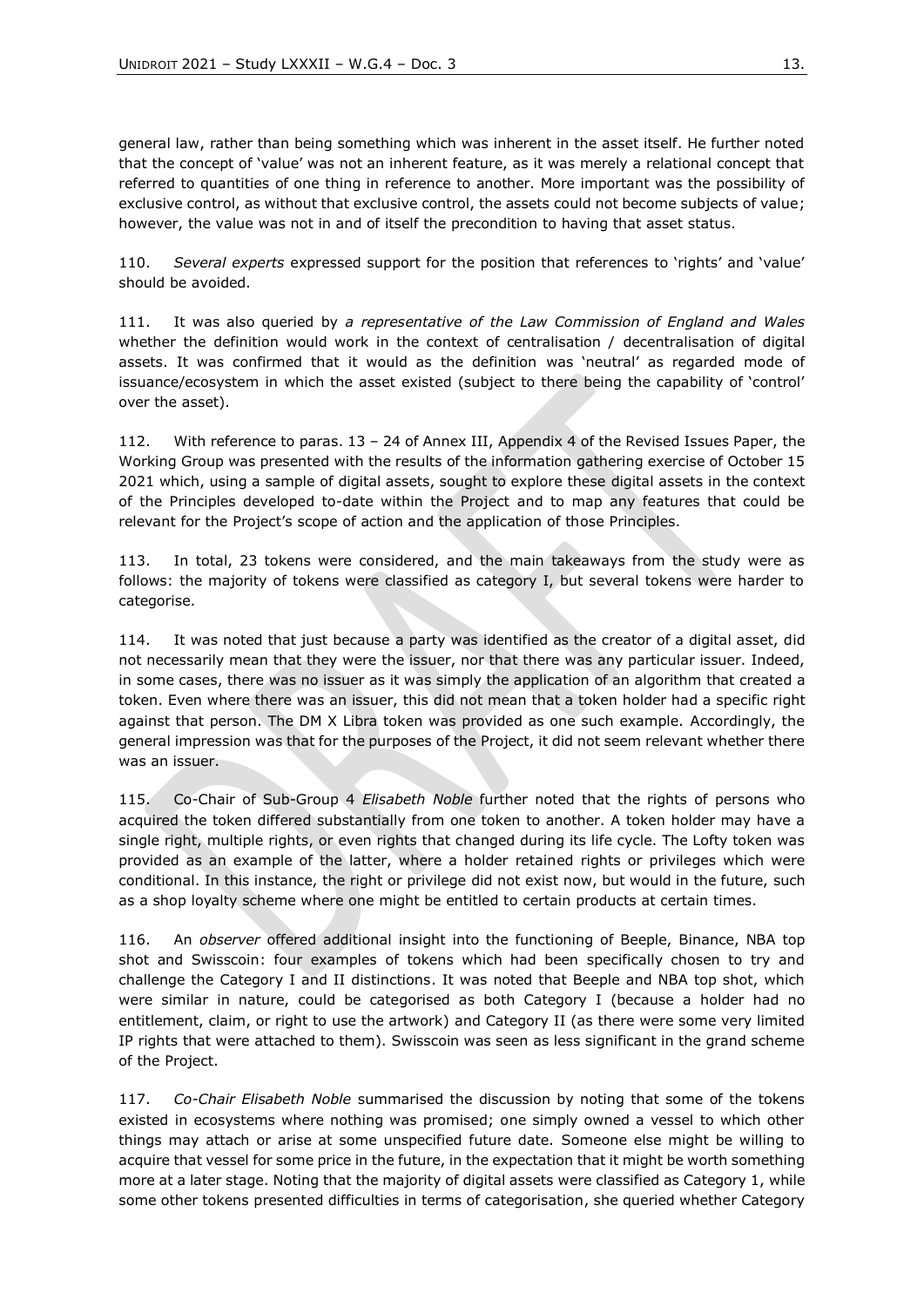1 assets could – and if so, whether they should – be further sub-categorised, on the basis of features of relevance for the purposes of the Project. She noted that additional types of tokens were also being considered (e.g. token insurance topic contracts, real estate tokens, tokenised diplomas, etc.)

118. The Working Group was also invited to revise the proposed categories of digital assets (Category I and Category 2). *A representative of the IMF* replied to the question on subcategorisation of Category I assets, noting that while the legal nature of the right over the asset, whether it was a contractual right vis-à-vis the issuer, or a property right over the asset itself, was very important, fungibility may also prove to be a useful categorisation.

119. Regarding the sub-category of 'tokenised currency', it was proposed by an *expert* that this be referred to as 'e-money like' rather than 'tokenised currency', to account for the fact that these were e-money existing as a cryptocurrency (e.g. Tether or Paxos USD) which generally incorporated a claim against the issuer.

120. A query was raised on the matter of digital assets representing intellectual property; it was maintained that such digital assets were within scope of the definition (and should come within scope of the Principles).

121. It was also noted that while Category 2 sub-categories were helpful for illustrative purposes, they were not deemed to be significant from the perspective of the scope of action of the Project, and from the perspective of the application of the Principles developed to-date within the Project. Additionally, none of the mapping work had identified the need for additional categories – instead the work had confirmed that the critical distinction in terms of application of the Principles developed to-date was the 'endogenous'/'exogenous' distinction as already reflected in the taxonomy (Category 1/Category 2).

122. Members of the Working Group were encouraged to continue to apply the template developed in the context of the information-gathering exercise to consider the application of Principles and guidance to further digital assets as a means to broaden the sample and ensure that in all phases of the Project development adequate consideration was given to the issue of whether the Principles applied to all digital assets, to Category 1 or 2, or simply needed additional explanatory text to explain application in specific cases.

123. *A member of the Working Group* raised a point in relation to the custody principle and 'linked' assets (i.e. digital assets linked with another, non-digital asset), noting that whether the effect of custody was 'linked' depended on how that link was made. Noting that Sub-Group 3 had already done some work on this question, she encouraged the taxonomy Sub-Group to develop a list of examples showing how this link could be established. *Co-Chair Elisabeth Noble* took note of the point and remarked that real estate tokens should be considered in the first instance.

124. *Working Group members* thanked the Sub-Group and the Co-Chairs for the progress made. *It was agreed that the Working Group did not want to change the approach to the definition, nor to the Categories 1 and 2 and strong support was expressed for the existing approach. It was also agreed that the reference to 'electronic' should be retained. It was agreed that commentary text should be further developed.*

125. *Co-Chair Elisabeth Noble noted that there was a clear consensus among the Working Group that the existing definition did not require any addition (e.g. references to 'rights' and 'value'), and there was support for creating an illustrative list for Categories 1 and 2.*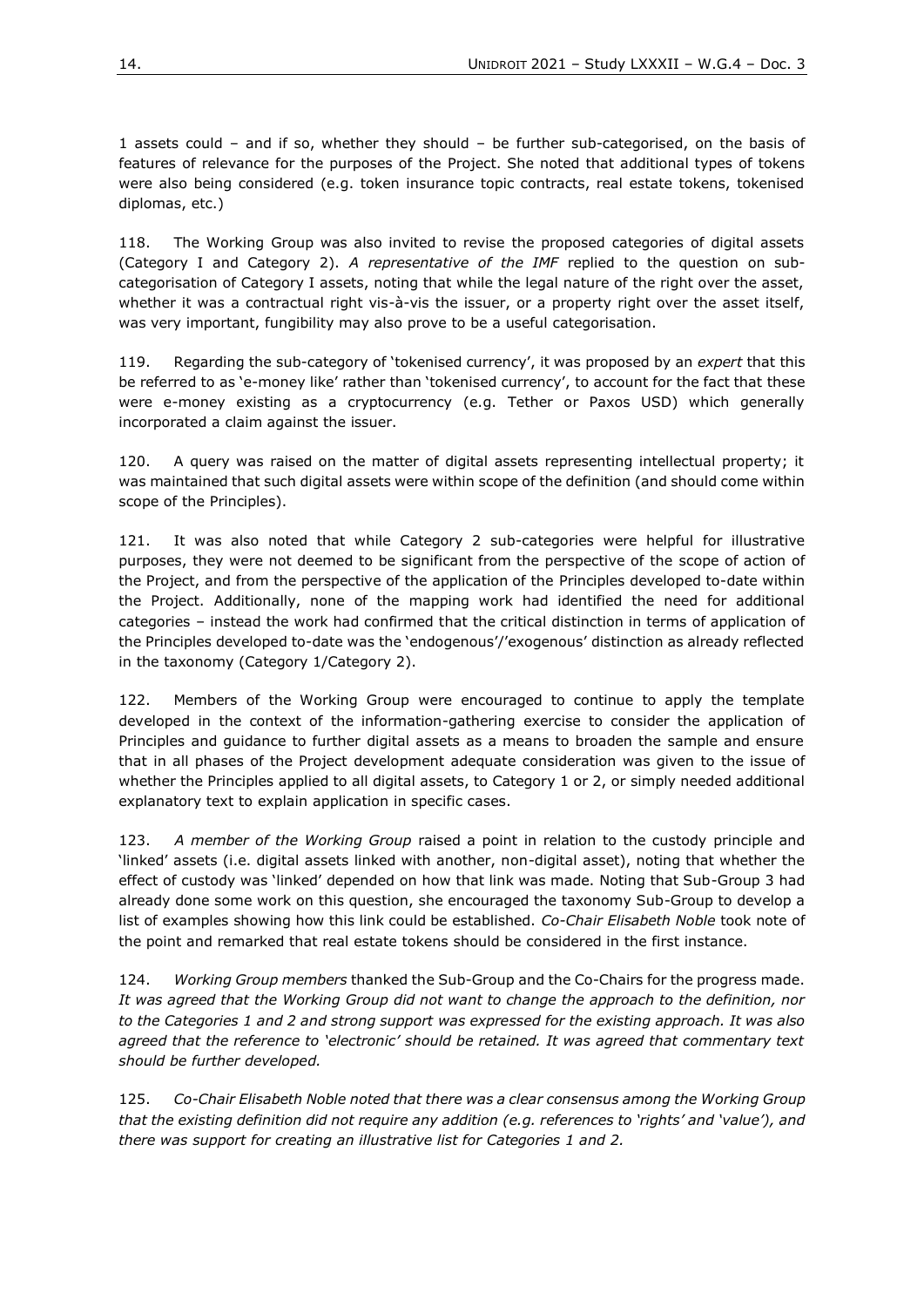126. *There was also support to the suggestion for each Sub-Group to test the application of the Principles under development to additional examples of digital assets in order to broaden the sample.*

127. It was also agreed that NFTs should be further explored – starting with a sample of those *representing real estate – to identify, for illustrative purposes, how (in legal terms) they functioned. Working Group members were invited to identify examples of such NFTs in their jurisdictions and refer these to the Co-Chairs.*

#### **SG4 – Private international law**

128. With reference to Annex III, Appendix 4 of the Revised Issues Paper, Co-Chair of Sub-Group 4 *Philipp Paech* presented a series of four draft rules regarding applicable law and enforcement in the context of insolvency.

129. He began by noting that the draft rules would likely have important implications for national insolvency laws, and further noted that these drew inspiration from existing instruments on insolvency, namely: the Hague Securities Convention (HSC), the Geneva Securities Convention (GSC), the EU Settlement Finality Directive (EU SFD), and the EU Winding Up Directive for Banks (EU WUDB).

130. The general objective of the insolvency rules on digital assets was to encourage the adoption of a common policy approach concerning DLT blockchain networks. Specifically, they were intended to ensure that – regarding the proprietary aspects, the transfer, the encumbrance, and similar – their functionality was not severely disrupted by uneven application of national laws, in particular national insolvency laws.

131. **Rule 1** introduced some general principles to be observed by States. It was noted that the scope of the Principles needed to be clearly defined. The following limitations to the scope of the Principles were identified: first, that certain aspects of the rules would inevitably overlap with proprietary questions, and that the Working Group may not have a clear idea of which issues were proprietary and which were not. Furthermore, many of the rules could be seen as being regulatory in nature. It was maintained that the private international law rules and the choice of law rules should only refer to the proprietary aspects, as providing guidance beyond this scope would be too ambitious.

132. The second limitation of the scope was the distinction between on-chain and off-chain networks, specifically, which matters pertaining to digital assets fell within, and which fell outside of these networks. The changes introduced by the rules on insolvency would primarily address problems in relation to on-chain networks. It was not clear to what extent the same Principles applied to off-chain situations. Ideally, the scope would cover both on-chain and off-chain scenarios, however, this was deemed to be too ambitious. The rules should reflect a degree of subsidiarity, in that they should concentrate on harmonising those elements necessary to avoid a major disruption to proprietary aspects. However, this was open to discussion.

133. An explanation was provided concerning the distinction between *lex contractus, lex rei sitae, factual prima, consensual prima, lex fori concursus creditorem,* and *lex societatis*, noting that while these connecting factors operated slightly differently among all the relevant jurisdictions, the last element (*Lex societatis*) was deemed largely irrelevant for the purposes of the Project.

134. Another generality concerned the application of mandatory conflict of laws rules. It was explained that there were two additional aspects which needed to be reconciled: one concerned the law applicable to proprietary aspects, while the other concerned the law applicable to the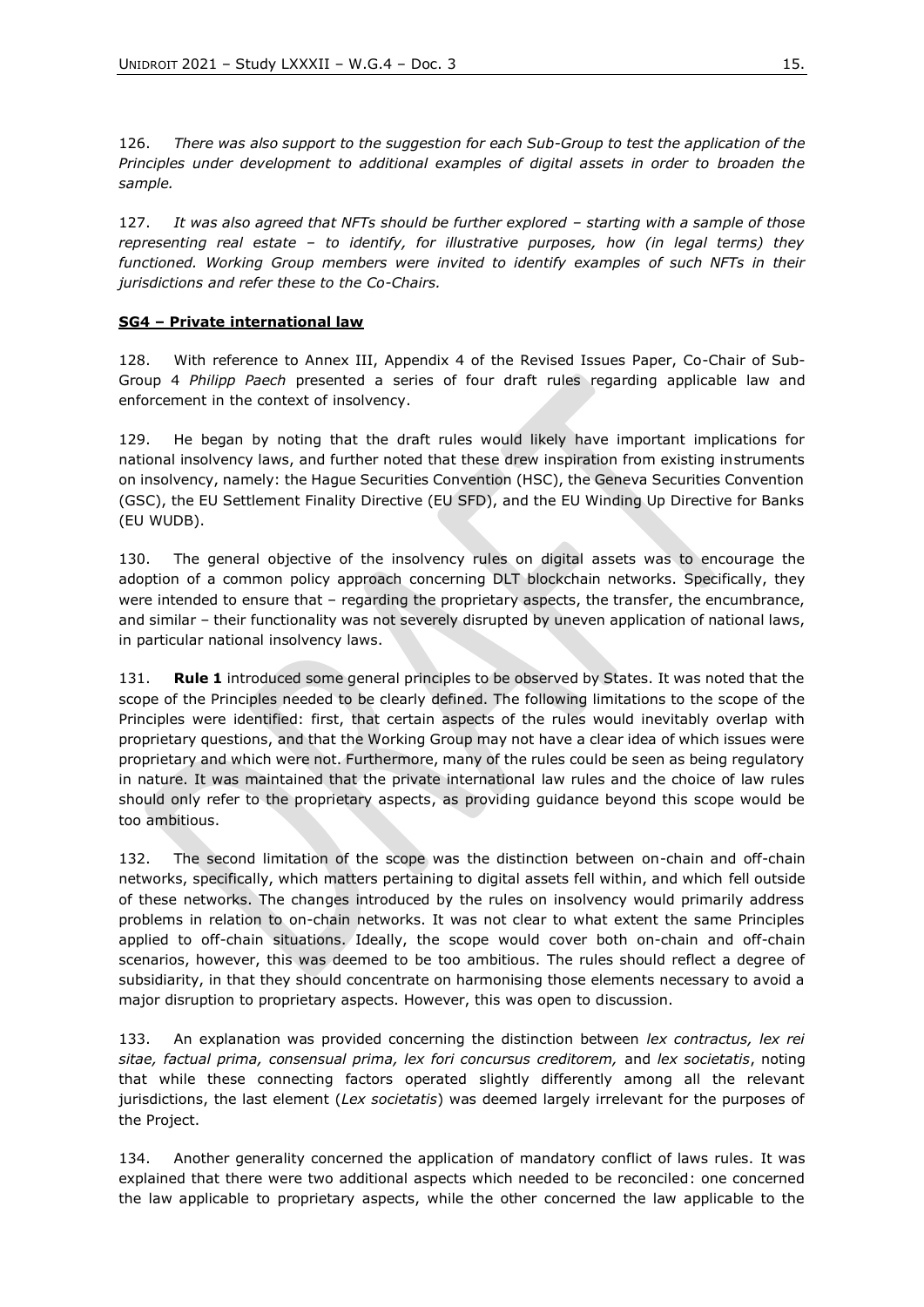insolvency proceedings. Typically, parties were not to decide between themselves which States' law should apply to these matters.

135. The mandatory application of these areas of law created a problem where these laws clashed. The question was therefore how the potential conflicts between these laws should be reconciled (i.e. which one should prevail). It was noted that the Hague Securities Convention provided a solution: the intermediated securities followed specific rules, with certain safeguards, with the proprietary effect prevailing over any local insolvency law. It was maintained that a similar solution should be adopted for the core rule on insolvency in the Project.

136. Another issue to consider were the difficulties pertaining to enforcement of legal outcomes in respect of proprietary questions. This was especially true in the context of DeFi and any other non-governed, un-permissioned network, partly because the identity of the other person to the transaction was often unknown, and, even when known, they were often situated in different jurisdictions. However, the fact that the issue of enforcement was difficult to address should not inhibit the application of the Principles. The Principles should simply state that legislators should take steps to create a level of certainty regarding the applicable law.

137. **Rule 2** concerned the law applicable to the network. It was maintained that the same law should apply to proprietary questions in respect of acquisitions and dispositions between the participants on a digital asset [DLT] network. It was noted that, as far as practically possible, States should either impose their own law, or require a clear choice of law from network participants. To that end, the instrument should provide guidance to legislators on how this applicable law could be determined.

138. The choice of applicable law was especially relevant where network operators were regulated, incorporated, or otherwise had a clear connection to a specific State. Different solutions could be found in the EU Settlement Finality Directive (i.e. the applicable law can be imposed by the court of the State in question) and the Hague Securities Convention (i.e. the parties may choose the law themselves, provided they have a factual connection to the place and the chosen law). It was important that a clear choice was made; otherwise, there would be no starting point for the choice of law analysis, leading to legal uncertainty.

139. *Several experts* expressed support for the position that the same law should apply to all proprietary aspects in respect of any given DLT network. *Luc Thévenoz* queried whether this referred to the law applicable to the network (e.g. Ethereum) or to the asset itself.

140. A *representative of the EBI* broadly concurred with Rule 2, adding that not all aspects were capable of being covered under the same law. For instance, issues of capacity were subject to other laws, such as the nationality of the party. It was queried whether this issue needed to be carved out in the Principles.

141. **Rule 3** concerned recognition in insolvency and was taken directly from the Hague Securities Convention. It stated as follows: notwithstanding the opening of an insolvency proceeding, the law applicable in accordance with the previous rule governed all proprietary aspects with respect to any event that had occurred before the opening of that insolvency proceeding.

142. This provision aimed to prevent the law of the insolvency forum from rendering void transactions having occurred prior to insolvency (i.e. 'avoidance' or 'claw back' under the law of the forum State of the insolvency were excluded).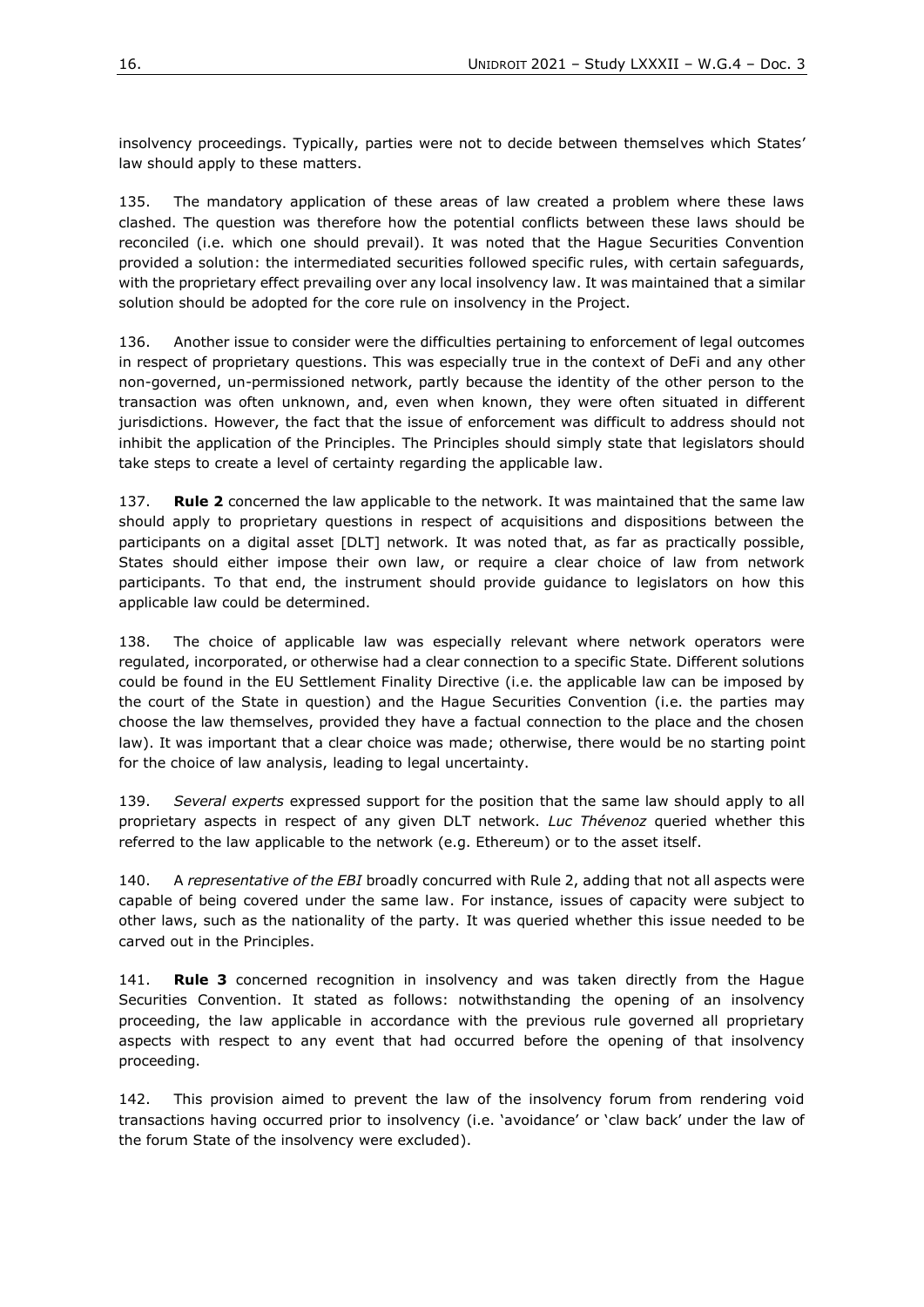143. Lastly, it was emphasised that this rule applied only if the relevant States have adhered to the UNIDROIT Digital Assets Principles. This section was intended as a 'sweetener' for States (Rule 3.C.).

144. *An expert of the Working Group* queried the addition of the 'sweetener' provision in Rule 3.C, arguing that the effect of Rule 3 should be limited by virtue of the connection between two particular States in this international context. He also cautioned against excluding avoidance powers as they may be integral to the system and may therefore need to be addressed.

145. **Rule 4** concerned the law applicable outside the network, addressing specifically the dichotomy between on-chain and off-chain assets. It was held that the focus should be on onchain assets due to the increased risk of disruption. It was noted that the risk of systemic disruption to off-chain assets was lower, but there were nevertheless other risks regarding offchain networks which could lead to unexpected legal results. Different laws could also apply to these networks, complicating matters, especially where there was a link to a claim, such as a property interest. In these instances, it may be more consistent to have such claims governed by the off-chain law.

146. *Several experts* agreed that issues concerning off-chain assets and so-called 'digital twins' should be left aside as a matter for the applicable law.

147. Sub-Group 2 Co-Chair *Chuck Mooney, Jr.* welcomed the four draft rules on insolvency. He suggested that some reorganisation of the sub-groups take place to dedicate more time to the insolvency workstream. In the meantime, he encouraged the Working Group to give priority to one area of choice-of-law in the insolvency context that was somewhat harmonised, which was when the matter came to the insolvency court.

148. He further suggested that the Sub-Group may wish to consider pursuing the avenue of the law of the system (i.e. the system of laws embedded into the specific asset itself) with which *several experts* agreed.

149. *Several experts expressed strong support for carrying out further work on insolvency.* 

150. A *representative of the EBI* pointed out that either the participants of a certain system choose an applicable law, or the State imposed its own law on the providers of certain crypto services based within its territory. It was queried what the situation would be where there was no chosen law by the participants in the system, and the provider was established abroad.

151. *An expert* queried whether there was a need for different rules regarding secured transactions and transfers, respectively; and if so, how these could be reconciled with registration.

152. Sub-Group 3 Chair *Marek Dubovec* agreed that some clearer distinction could be provided as the Issues Paper only referred to collateralisation in general terms. A further distinction should be made between third party effectiveness achieved (1) by control and (2) by registration.

153. An *expert* noted that this might be important to the extent that secured transactions involved a control question and maintained that the internal coordination of the meaning of 'control' and the law applicable to questions of control should be the same, whether an outright transfer or transfer for security purposes.

154. *A point was raised about whether succession should be discussed as well as insolvency, as it also had proprietary effects. The Working Group deemed this to be a sensitive area of national law and therefore best left outside the scope of the Project.*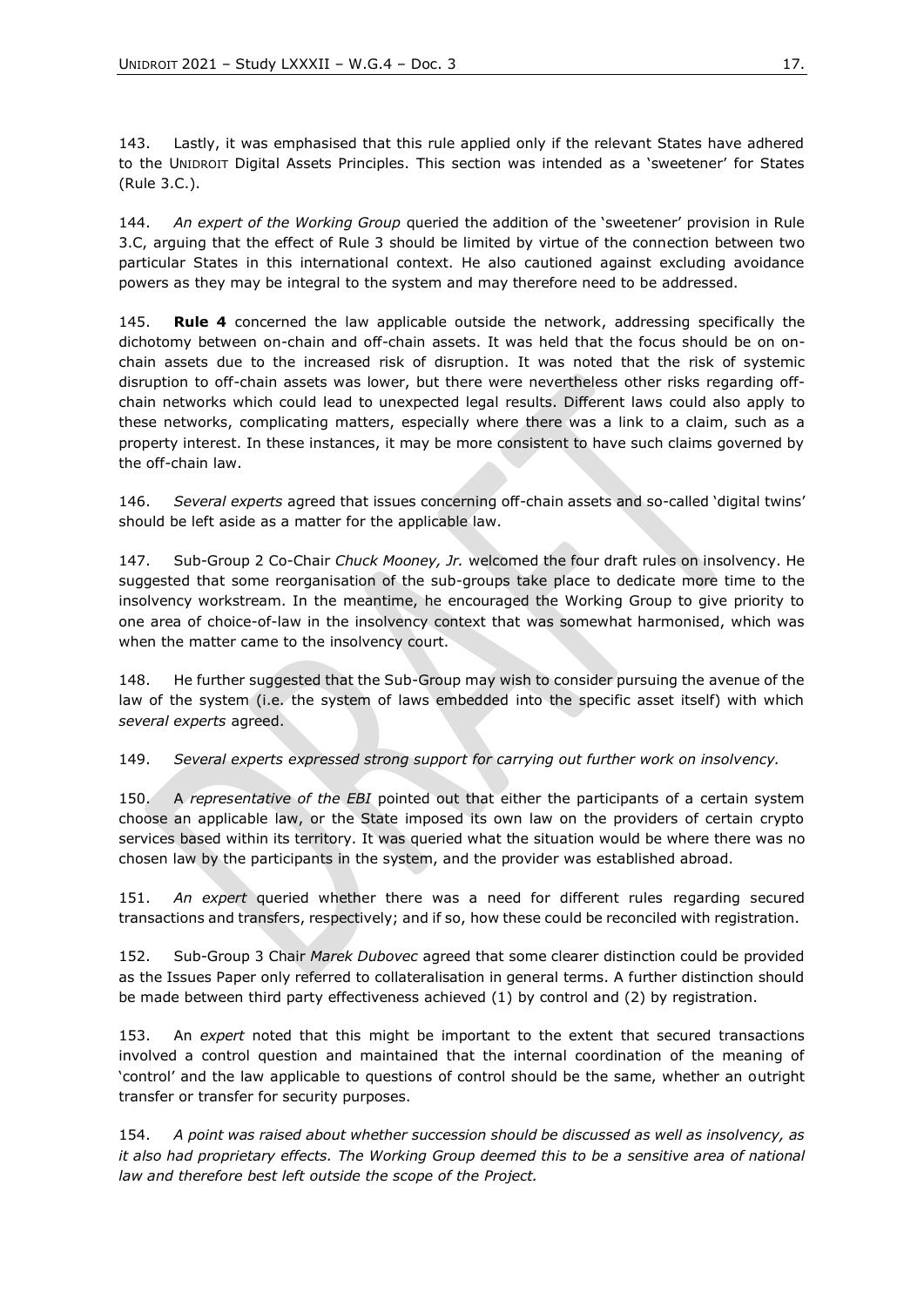155. A query was also raised about whether off-chain assets should be within the scope of the Project. *There was agreement amongst the Working Group on the fact that it would be too large of a scope and too ambitious to attempt to do so.*

156. The *Chair* raised a query concerning the term 'linked' digital asset, observing that it might seem confusing if the law applicable to the link was different from the law applicable to the proprietary interest of the digital asset. He queried whether it would make more sense if the applicable law was identical.

157. Co-Chair *Philipp Paech* responded by observing that, at present, no references to the question of the application of on-chain / off-chain situations, or 'linked' assets outside the insolvency context were made elsewhere in the instrument, and that this ought to be addressed.

158. He further noted that in off-chain situations, problems frequently arose, whether due to operational risk, or some other reason, and the law could not prevent the loss of those assets. It must therefore be accepted that off-chain assets could be lost, and that this 'link' was broken as a result.

159. The question, however, regarded what law dealt with the consequences of this link being broken, in which case he confirmed that the law that governed the off-chain asset would be the same as the law governing the link.

160. Sub-Group 1 Co-Chair *Louise Gullifer* noted that in the context of sub-custodianship, it was generally presumed that the on-chain situation would apply. She further cautioned that a custodian-client relationship could also exist completely off-chain, in which regard it was queried whether a different conflict-of-law analysis should be applied to deal with those specific off-chain sub-custody situations.

161. Co-Chair *Philipp Paech* noted that it may be possible to have a law applicable to both onchain and off-chain custodianship, but that one might end up applying different laws within the network, which could be counter-productive.

#### **Item 5: Organisation of future work**

162. *The Working Group agreed that its fifth session would be held between 7-9 March 2022.*

163. Regarding the organisation of inter-sessional work leading up to the next session of the Working Group, the *Chair* made the following three suggestions:

164. First, that a small Drafting Committee be organised in the interest of producing more consistently formatted texts to be presented at the fifth session of the Working Group. The Chair invited the Sub-Group Co-Chairs to participate in this small Drafting Committee.

165. Second, that the Sub-Groups be invited to present revised versions of the explanations and illustrations accompanying the draft Principles at the next Working Group session.

166. Third, that more "ad-hoc" special workshops be organised to facilitate progress on specific areas of the Project (e.g. private international law, etc.).

167. The *Secretary-General* endorsed the importance of beginning to bring together the work of the different Sub-Groups, to which end the establishment of a Drafting Committee would be key to ensuring proper coordination.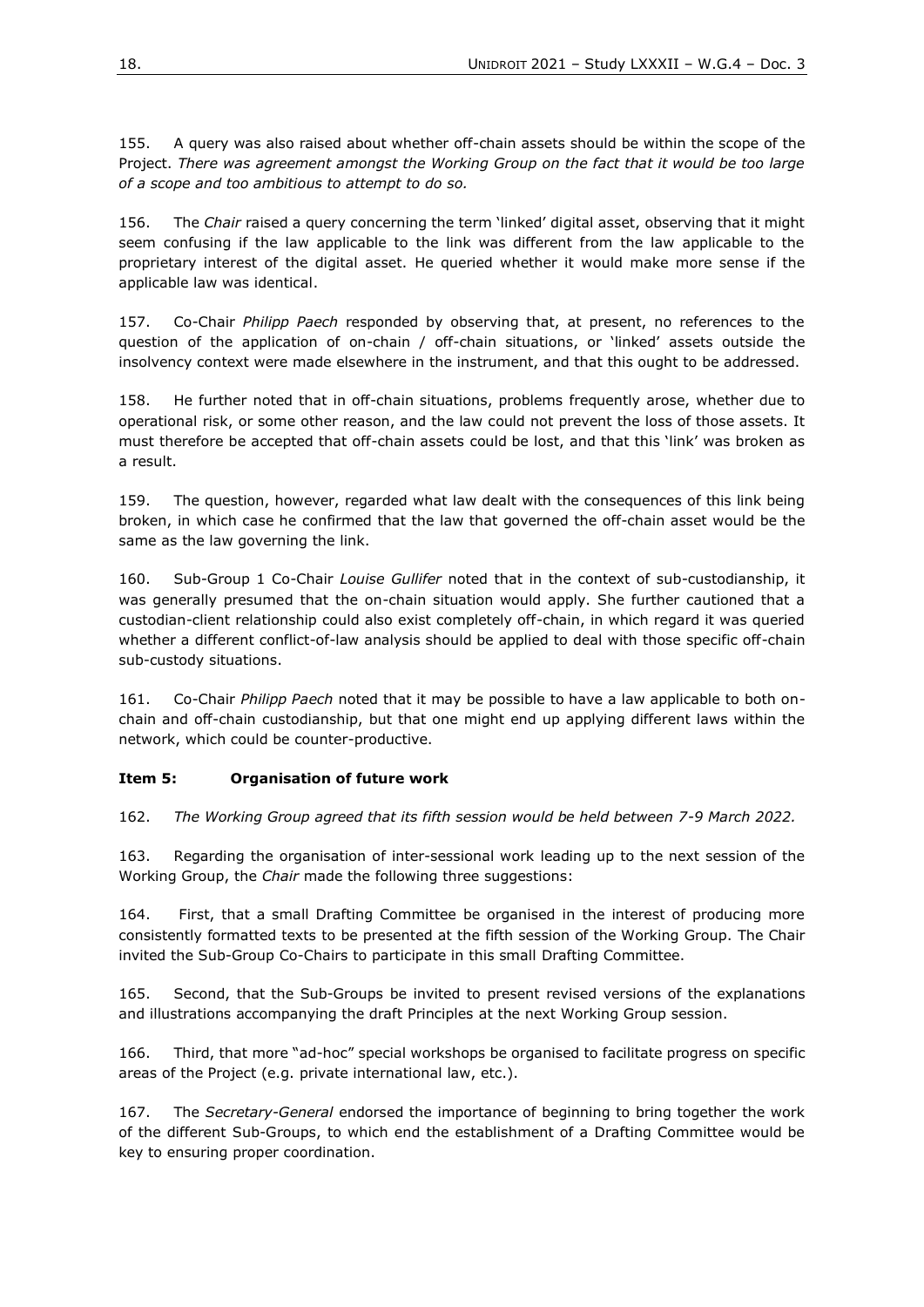168. He further emphasised the importance of making progress on the draft instrument before the next Governing Council session, noting that the Working Group ought to endeavour to have a first full draft of the Principles with some adequate level of commentary by April 2022, to be presented to the Governing Council the following month.

169. He further elaborated that the Working Group could then work on the further refinement of the draft instrument (e.g. enhancing the commentary, making the draft text available for public consultation) as well as sharing the draft with the Members of the Digital Assets and Private Law Steering Committee, before the finalised instrument was presented for final approval at the Governing Council in 2023.

## <span id="page-18-0"></span>**Item 6: Any other business**

170. No further items for discussion were noted.

## <span id="page-18-1"></span>**Item 7: Closing of the session**

- 171. The *Chair* thanked all participants for their contributions to the fourth session.
- 172. The *Chair declared the session closed.*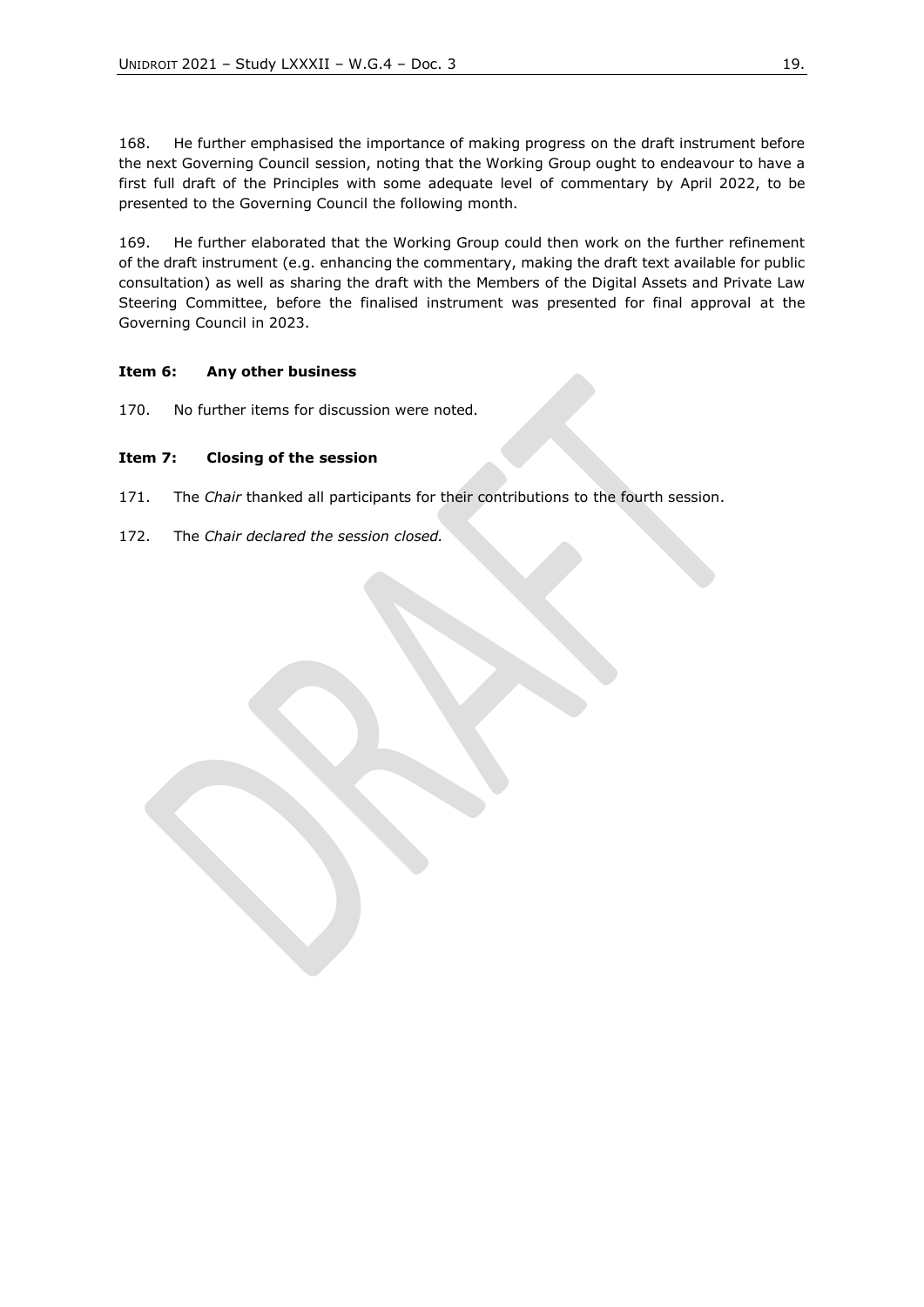# **ANNEX I**

## **AGENDA**

<span id="page-19-1"></span><span id="page-19-0"></span>1. Opening of the session and welcome by the Chair of the Working Group and the UNIDROIT Secretary-General

2. Adoption of the agenda of the meeting and organisation of the session

3. Adoption of the Summary Report – Third session of the Working Group ( $Study$  [LXXXII](https://www.unidroit.org/english/documents/2021/study82/wg03/s-82-wg03-04-e.pdf) –  $W.G.3 - Doc. 4)$  $W.G.3 - Doc. 4)$ 

4. Consideration of substantive issues (Study [LXXXII](https://www.unidroit.org/wp-content/uploads/2021/11/Study-82-WG4-Doc.-2-Revised-Issues-Paper-1.pdf) - W.G.4 - Doc. 2)

- (a) Summary of intersessional work
	- i. Summary of the work of the Sub-groups
		- 1. Sub-group 2 Control and Transfer
		- 2. Sub-group 1 Control and Custody
		- 3. Sub-group 3 Secured Transactions
		- 4. Sub-group 4 Taxonomy & Private international law
- (b) Other matters identified in the Revised Issues Paper
- 5. Organisation of future work
- 6. Any other business
- 7. Closing of the session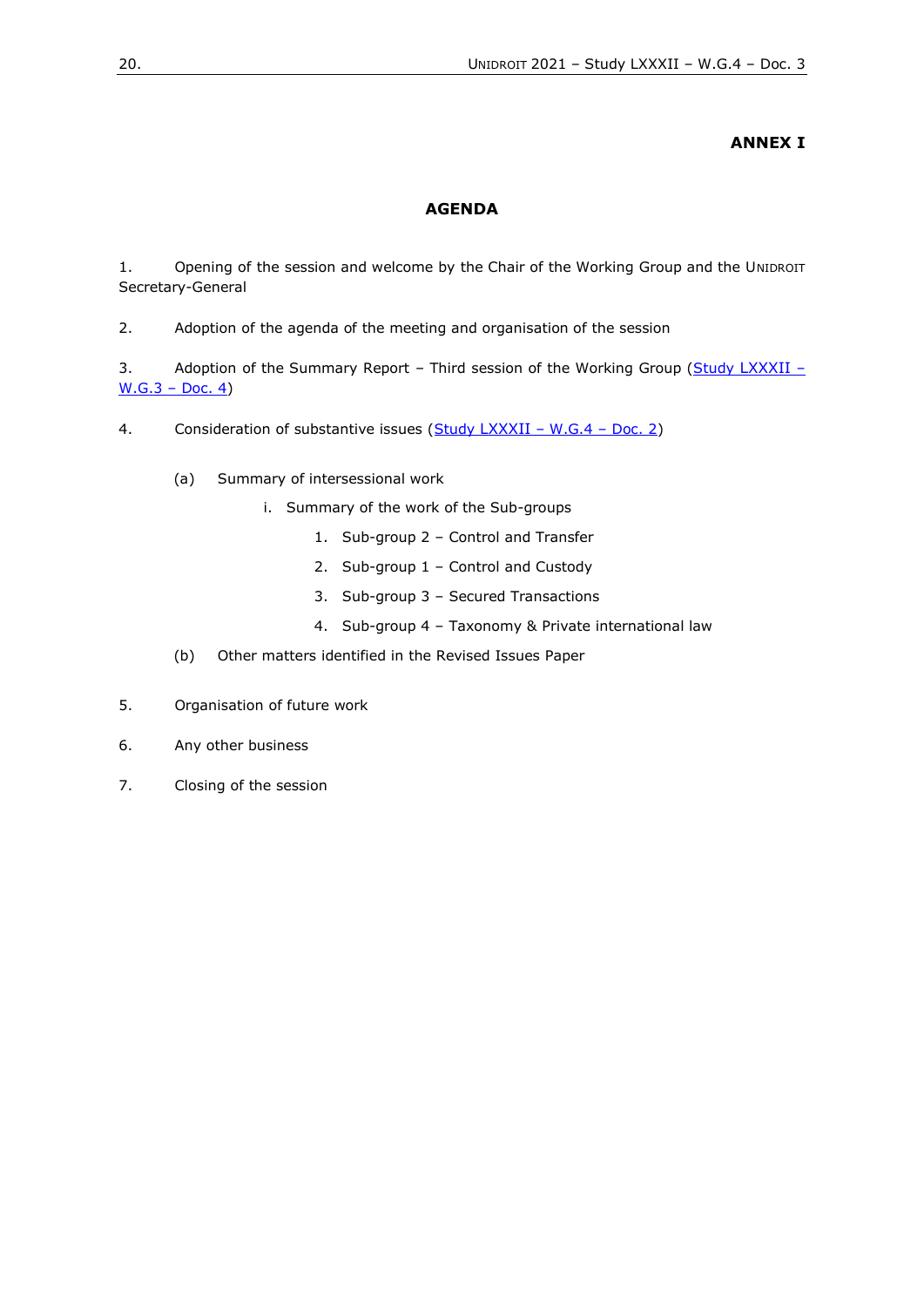# **ANNEX II**

# **LIST OF PARTICIPANTS**

# **CHA IR**

<span id="page-20-1"></span><span id="page-20-0"></span>Mr Hideki KANDA **Professor of Law** Gakushuin University Japan

# **EX PERTS**

| Mr Jason Grant ALLEN  | Senior Research Fellow<br>Humboldt University of Berlin<br>Australia                            |
|-----------------------|-------------------------------------------------------------------------------------------------|
| Mr Reghard BRITS      | Associate Professor<br>University of Pretoria<br>South Africa                                   |
| Mr Marek DUBOVEC      | <b>Executive Director</b><br>Kozolchyk National Law Center (NatLaw)<br>United States of America |
| Mr David FOX          | Professor of Common Law<br>School of Law<br>University of Edinburgh<br>United Kingdom           |
| Ms Louise GULLIFER    | Rouse Ball Professor of English Law<br>University of Cambridge<br>United Kingdom                |
| Mr Matthias HAENTJENS | Professor of Law<br>Leiden University<br>the Netherlands                                        |
| Ms Hannah Yee-Fen LIM | Associate Professor<br>Nanyang Technological University<br>Singapore                            |
| Mr Charles MOONEY Jr. | Professor of Law<br>University of Pennsylvania<br>United States of America                      |
| Mr Philipp PAECH      | Associate Professor<br>London School of Economics & Political<br>Science<br>Germany             |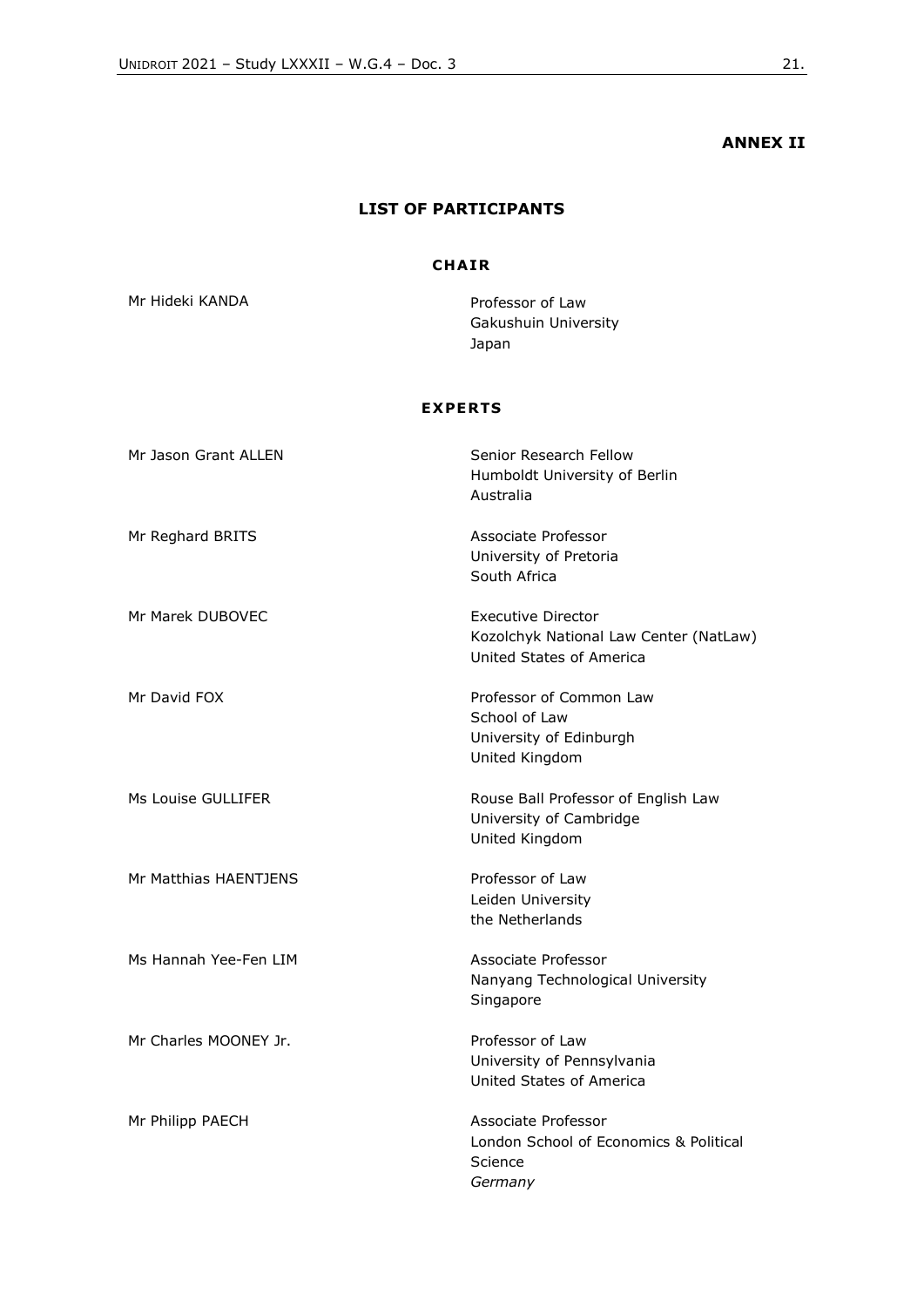| Ms Carla REYES        | Assistant Professor of Law<br>SMU Dedman School of Law<br>United States of America                       |
|-----------------------|----------------------------------------------------------------------------------------------------------|
| Ms Nina-Luisa SIEDLER | Partner<br><b>DWF</b><br>Germany                                                                         |
| Mr Luc THEVENOZ       | Professor<br>Université de Genève<br>Switzerland                                                         |
| Mr Jeffrey WOOL       | Senior Research Fellow<br>Harris Manchester College, University of<br>Oxford<br>United States of America |
| Ms ZOU Mimi           | Fellow<br>University of Oxford<br>China                                                                  |

# **INSTITUTIONAL OBSERVERS** *INTERGOVERNMENTAL and GOVERNMENTAL ORGANISATIONS*

| BANCA D'ITALIA (CENTRAL BANK OF ITALY)                  | Mr Nicola DE GIORGI<br>Senior Lawyer<br>Italy                                                            |  |
|---------------------------------------------------------|----------------------------------------------------------------------------------------------------------|--|
|                                                         | Ms Vincenza PROFETA<br>Senior Lawyer<br>Italy                                                            |  |
| EUROPEAN BANKING AUTHORITY (EBA)                        | Ms Flisabeth NOBLE<br>Senior Policy Expert<br>Banking Markets, Innovation and Products<br>United Kingdom |  |
| EUROPEAN BANKING INSTITUTE (EBI)                        | Mr Matthias LEHMANN<br>Professor<br>Universität Wien<br>EBI<br>Germany                                   |  |
| HAGUE CONFERENCE ON PRIVATE<br>INTERNATIONAL LAW (HCCH) | Ms Gérardine GOH ESCOLAR<br><b>First Secretary</b><br>Permanent Bureau<br>The Netherlands                |  |
| INTERNATIONAL MONETARY FUND (IMF)                       | Ms Marianne BECHARA<br>Senior Counsel<br>Legal Department<br>United States of America                    |  |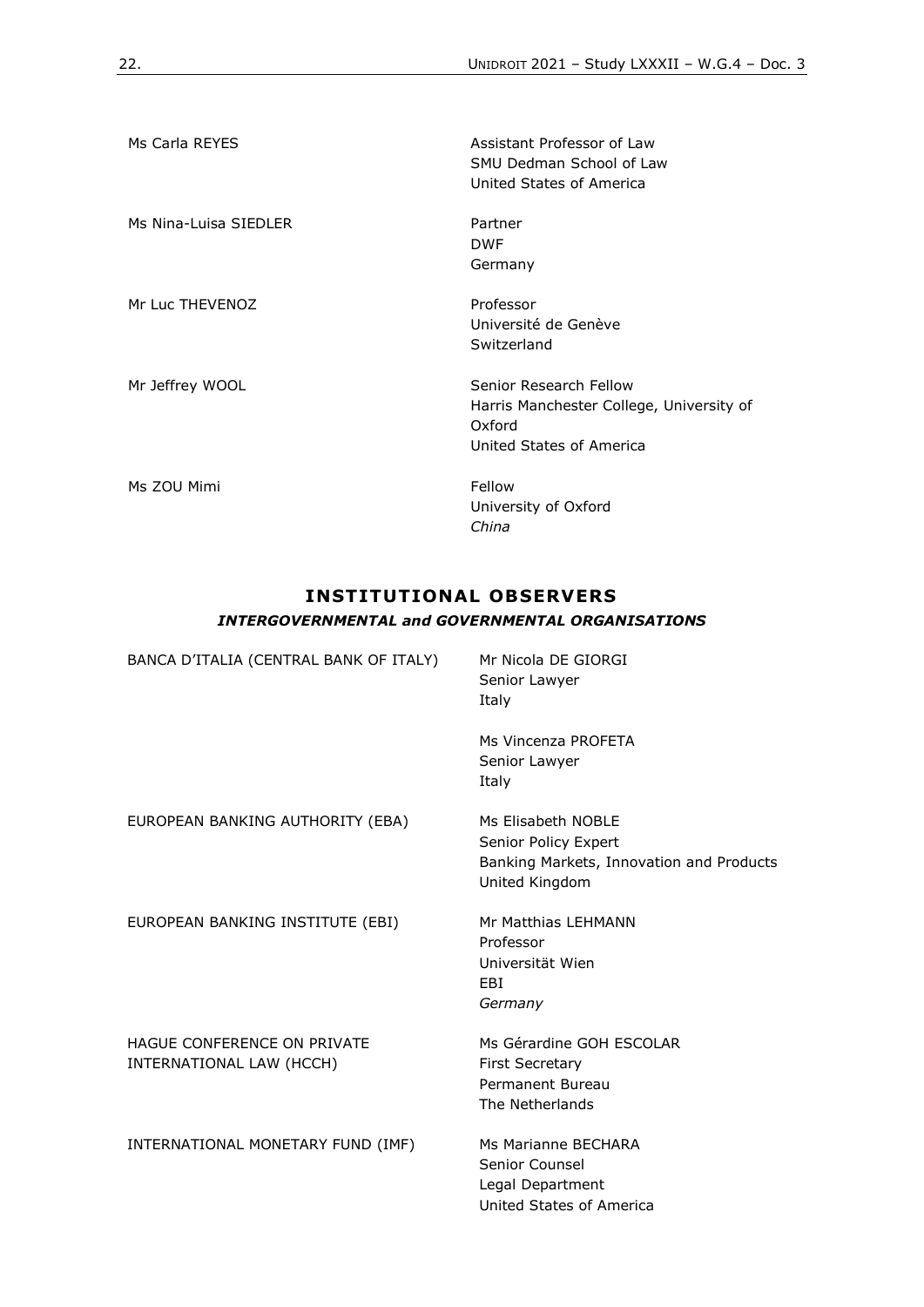UNITED NATIONS COMMISSION ON INTERNATIONAL TRADE LAW (UNCITRAL) Mr Alexander KUNZELMANN Legal Officer International Trade Law Division Austria Mr Jae Sung LEE Legal Officer International Trade Law Division Austria Mr Thomas TRASCHLER Associate Legal Officer International Trade Law Division Austria WORLD BANK GROUP MS Gynedi SRINIVAS Senior Financial Sector Specialist Payment Systems Development Group World Bank Group

# **\* \* \* \*** *NON-GOVERNMENTAL ORGANISATIONS*

United States of America

| AMERICAN LAW INSTITUTE (ALI)                                      | Mr Steven WEISE<br>Partner<br>Proskauer Rose IIP<br>United States of America |
|-------------------------------------------------------------------|------------------------------------------------------------------------------|
| ASOCIACION AMERICANA DE DERECHO<br>INTERNACIONAL PRIVADO (ASADIP) | Mr Luis Ernesto RODRÍGUEZ CARRERA<br>Secretario General<br>Paraguay          |
| INTERNATIONAL UNION OF JUDICIAL<br>OFFICERS (UIHJ)                | Mr Jos UITDEHAAG<br>Secretary<br>France                                      |
| THE INTERNATIONAL SWAPS AND<br>DERIVATIVES ASSOCIATION (ISDA)     | Mr Peter WERNER<br>Senior Counsel<br>United Kingdom                          |
| ISTITUTO PER LA VIGILANZA SULLE<br>ASSICURAZIONI - IVASS          | Ms Antonella ALTOMONTE<br>Lawyer<br>Italy                                    |
|                                                                   | Mr Simone CASTROVINCI ZENNA<br>Lawyer<br>Italy                               |
| KOZOLCHYK NATIONAL LAW CENTER<br>(NatLaw)                         | Mr Bob TROJAN<br>Senior Advisor<br>United States of America                  |
| LAW COMMISSION OF ENGLAND AND<br><b>WALES</b>                     | Ms Miriam GOLDBY<br>Professor of Shipping, Insurance and Commercial<br>Law   |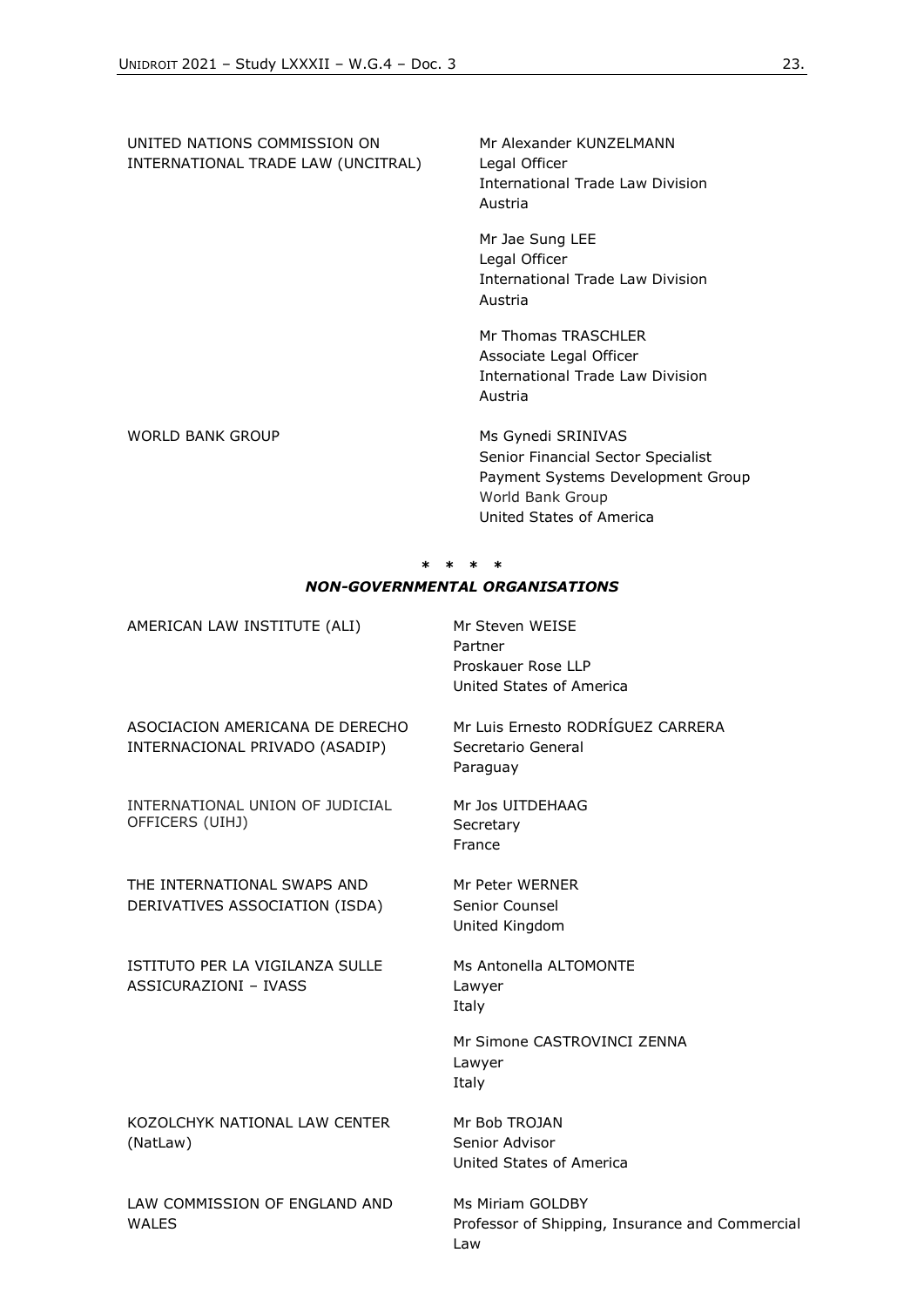Queen Mary University London United Kingdom

Ms Sarah GREEN Professor Commissioner for Commercial and Common Law

Mr Matthew KIMBER Lawyer Commercial and Common Law

Mr Amila KULASINGHE Lawyer Commercial and Common Law

THE UNIFORM LAW COMMISSION (ULC) Mr Andrea TOSATO Lecturer University of Pennsylvania Law School United States of America

X REALITY SAFETY INITIATIVE (XRSI) Mr Marco Magnano

# **\* \* \* \* INDIVIDUAL OBSERVERS**

| Sir Roy GOODE                    | Emeritus Professor of Law<br>University of Oxford<br>Consultee<br>United Kingdom                 |
|----------------------------------|--------------------------------------------------------------------------------------------------|
| Mr Jeremy BACHARACH              | Visiting Researcher<br>Harvard Law School<br>United States of America                            |
| Mr Andrew (Drew) HINKES          | Attorney at Law<br><b>K&amp;L Gates</b><br>United States of America                              |
| Mr Alex IVANČO                   | Department Director<br>Financial Markets III Department<br>Ministry of Finance<br>Czech Republic |
| Ms Theodora KOSTOULAS            | <b>PhD Candidate</b><br>European University Institute                                            |
| Mr LIU Hin                       | PhD Candidate<br>Oxford University                                                               |
| Mr Klaus LÖBER                   | Germany                                                                                          |
| Mr José Antonio MORENO RODRÍGUEZ | Attorney, Law Professor                                                                          |